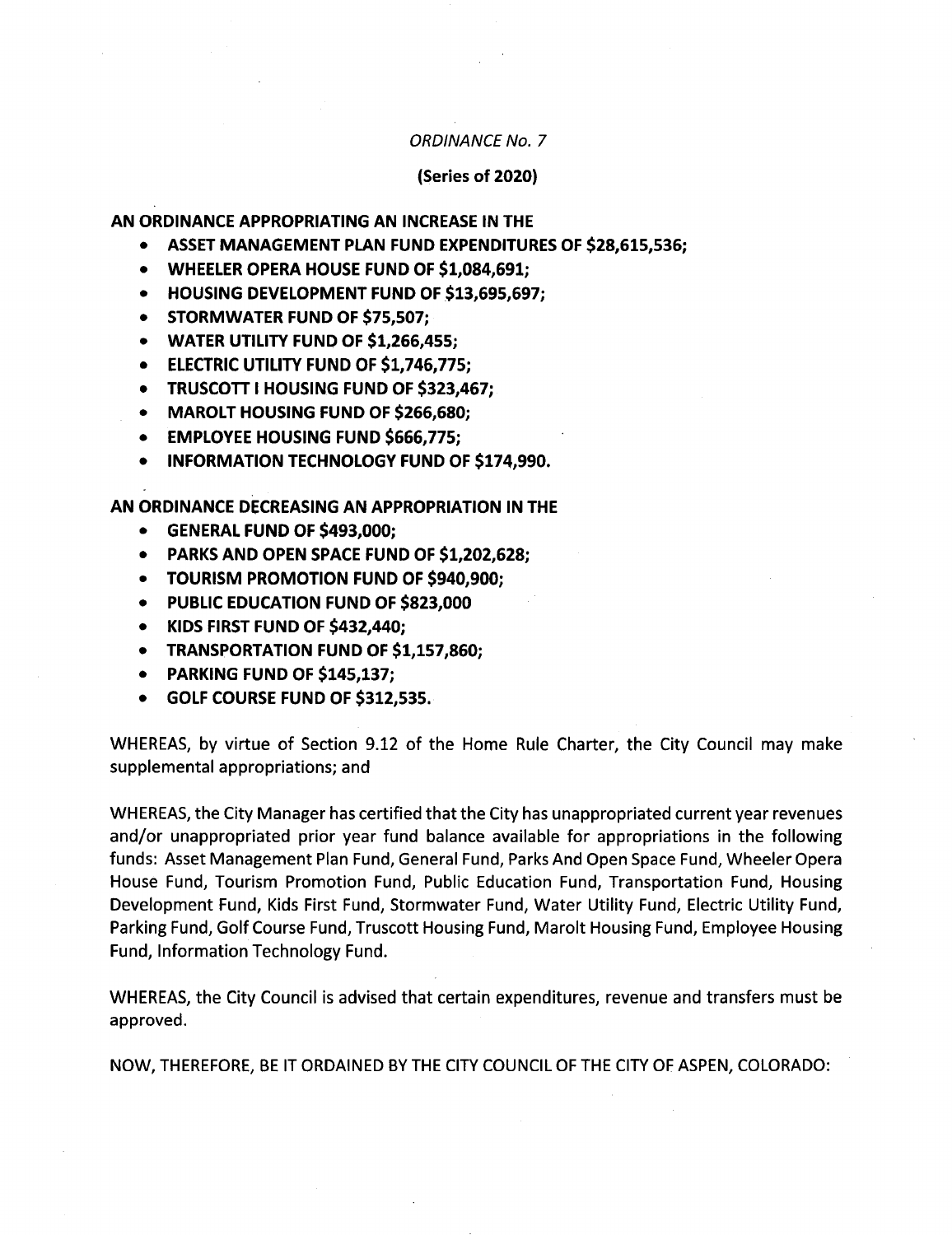### Section 1

Upon the City Manager's certification that there are current year revenues and/or prior year fund balances available for appropriation in the above-mentioned funds, the City Council hereby makes supplemental appropriations as itemized in the Exhibit A.

### Section 2

If any section, subdivision, sentence, clause, phrase, or portion of this ordinance is for any reason invalid or unconstitutional by any court or competent jurisdiction, such portion shall be deemed <sup>a</sup> separate, distinct and independent provision and such holding shall not affect the validity of the remaining portion thereof.

INTRODUCED, READ, APPROVED AND ORDERED PUBLISHED AND/OR POSTED ON FIRST READING on the 12th day of May 2020.

A public hearing on the ordinance shall be held on the 26th day of May 2020, in the City Council Chambers, City Hall, Aspen, Colorado.

ATTEST:  $u.$  W  $\frac{1}{2}$  . TOPPE

Nicole Henning, City Clerk Torre, Mayor

FINALLY ADOPTED AFTER PUBLIC HEARING on the 26th day of May 2020.

ATTEST:

i

Nicole Henning, City Clerk Torre, Mayor

Approved as to Form:

**Jim True, City Attorney**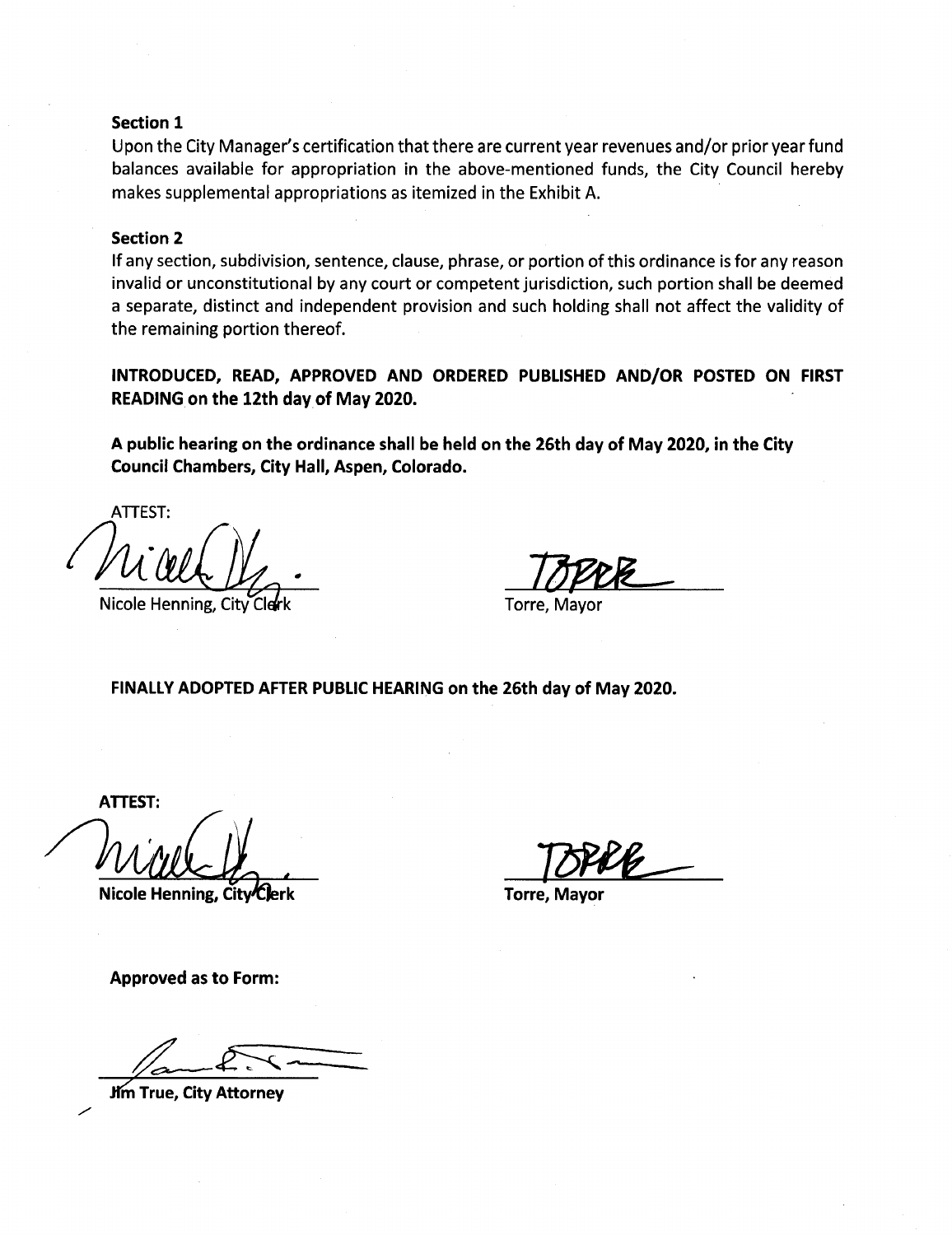

### **MEMORANDUM**

**TO:** City Council

**FROM:** Sara Ott, City Manager Pete Strecker, Finance Director

**MEETING DATE:** May 26, 2020

**RE:** Second Reading – 2020 Spring Supplemental

**Request of Council:** Staff is requesting Council consideration of needed budgetary adjustments to address a combination of events including: (1) the lapse of annual appropriations at the end of 2019 for which there is still capital and operational project work to complete; (2) unforeseen changes that have occurred since the original 2020 Budget was adopted in November last year; and (3) technical actions to address internal transfers, one-time grant supported items, and equipment replacement funding. In total, the Spring Supplemental requests an increase of \$44,317,003.

**Changes from First Reading:** In alignment with possible revisions documented during first reading, the 2020 Spring Supplemental now reflects the following adjustments:

- a reduction to the Council operating budget equal to \$12,000;
- adjustments to three capital carryforward budgets that net to an increase of \$54,315; and
- a new appropriation of \$300,000 for tourism promotion (services provided by ACRA).

**Previous Actions:** Council adopted the original 2020 Budget in November 2019, when there was a different economic environment than the present. With the COVID pandemic reaching the mountain communities in early March and severely limited economic activity in the Valley and beyond, City Council took emergency action and adopted two ordinances (Ord. #4 and #5, Series 2020) to appropriate \$6 million in relief and recovery funding. The Council also adopted Resolution #34, Series 2020 to soften the immediate impact to the General Fund of carrying \$3.5 million of this \$6 million relief and recovery package, allowing for an interfund advance from the City's Wheeler Opera House Fund with repayment terms for a 10 year period and at a rate equal to the current Treasury rate for the same duration.

**Summary and Background:** Staff held a work session with Council on May 4, 2020 to walk through the combined "routine" Spring Supplemental items as well as the impact of COVID on both revenue expectations and recommended cost cutting measures proposed by the Administration to limit the impact to the financial health of the organization. The attached documents reflect the summarized Spring Supplemental package, separated by type of request. Given that the Council already took action within Ordinances #4 and #5, those impacts have been shown separately from the proposed supplemental request presented today, leaving a revised supplemental request of \$44,317,003.

To support the increased authority within the Spring Supplemental request, note the opening balance change for 2020 equal to \$89.3M - this is predominately a reflection of the unspent appropriation authority for 2019 capital projects that extended beyond the one fiscal year.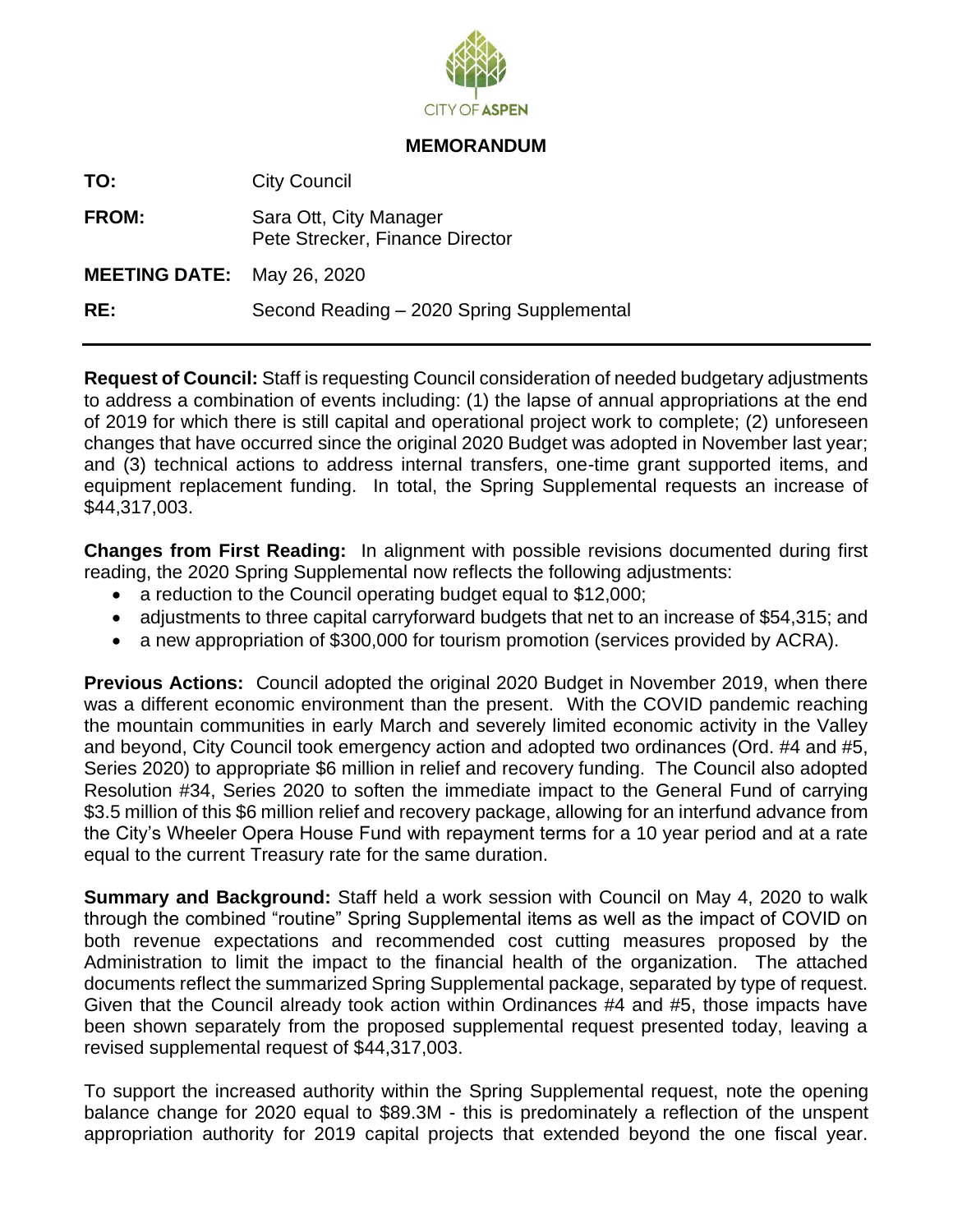Additionally, it does reflect 2019 revenue collections above initial conservative projections when the budget was developed and includes savings from underspent operational budgets.

The proposed revised annual spending plan results in an ending fund balance across City funds equal to \$144.0M – this is greater than the original \$127.4M anticipated and allows for some additional buffer in the event that current actions are not sufficient in this uncertain economy.

п

|                                 | Original<br><b>Budget</b> | Ord #4 & Ord #5<br>(Series 2020) | Spring<br>Supplemental | Revised<br><b>Budget</b> |
|---------------------------------|---------------------------|----------------------------------|------------------------|--------------------------|
| <b>Proj. Opening Balance</b>    | \$123,305,817             | \$0                              | \$89,290,241           | \$212,596,058            |
|                                 |                           |                                  |                        |                          |
| <b>Original Revenues</b>        | \$151,495,585             | \$0                              | \$0                    | \$151,495,585            |
| <b>New Revenues</b>             | \$0                       | \$0                              | \$617,380              | \$617,380                |
| <b>Transfers</b>                | \$0                       | \$0                              | \$199,590              | \$199,590                |
| <b>COVID Reductions (Exh G)</b> | \$0                       | \$0                              | (\$25,016,960)         | (\$25,016,960)           |
| <b>COVID Increases</b>          | \$0                       | \$3,500,000                      | \$0                    | \$3,500,000              |
| <b>Revenues</b>                 | \$151,495,585             | \$3,500,000                      | (\$24,199,990)         | \$130,795,595            |
|                                 |                           |                                  |                        |                          |
| Base                            | \$74,897,470              | \$0                              | \$0                    | \$74,897,470             |
| New Requests (Exh B)            | \$1,979,440               | \$0                              | \$198,270              | \$2,177,710              |
| Savings Program (Exh C)         | \$0                       | \$0                              | \$3,826,330            | \$3,826,330              |
| Carry Forwards (Exh D)          | \$0                       | \$0                              | \$1,049,930            | \$1,049,930              |
| Technical (Exh F)               | \$0                       | \$0                              | \$468,980              | \$468,980                |
| <b>COVID Increases</b>          | \$0                       | \$6,000,000                      | \$0                    | \$6,000,000              |
| COVID Net Reduction (Exh H)     | \$0                       | \$0                              | (\$8,848,060)          | (\$8,848,060)            |
| <b>Operating Budget</b>         | \$76,876,910              | \$6,000,000                      | (\$3,304,550)          | \$79,572,360             |
| Original                        | \$28,660,750              | \$0                              | N/A                    | \$28,660,750             |
| New Requests (Exh B)            | \$0                       | \$0                              | \$1,050,980            | \$1,050,980              |
| Carry Forwards (Exh E)          | \$0                       | \$0                              | \$51,378,513           | \$51,378,513             |
| Technical (Exh F)               | \$0                       | \$0                              | \$101,760              | \$101,760                |
| COVID Net Reduction (Exh H)     | \$0                       | \$0                              | (\$4,909,700)          | (\$4,909,700)            |
| <b>Capital Outlay</b>           | \$28,660,750              | \$0                              | \$47,621,553           | \$76,282,303             |
| <b>Debt Service</b>             | \$7,408,320               | \$0                              | \$0                    | \$7,408,320              |
| <b>Net Appropriations</b>       | \$112,945,980             | \$6,000,000                      | \$44,317,003           | \$163,262,983            |
| <b>Original Transfers</b>       | \$34,501,270              | \$0                              | \$0                    | \$34,501,270             |
| Technical (Exh F)               | \$0                       | \$0                              | \$199,590              | \$199,590                |
| <b>COVID Reductions (Exh H)</b> | \$0                       | \$0                              | (\$2,107,520)          | (\$2,107,520)            |
| <b>COVID Increases</b>          | \$0                       | \$3,500,000                      | \$0                    | \$3,500,000              |
| <b>Transfers</b>                | \$34,501,270              | \$3,500,000                      | (\$1,907,930)          | \$36,093,340             |
| <b>Total Appropriations</b>     | \$147,447,250             | \$9,500,000                      | \$42,409,073           | \$199,356,323            |
|                                 |                           |                                  |                        |                          |
| <b>Proj. Ending Balance</b>     | \$127,354,152             | (\$6,000,000)                    | \$22,681,178           | \$144,035,330            |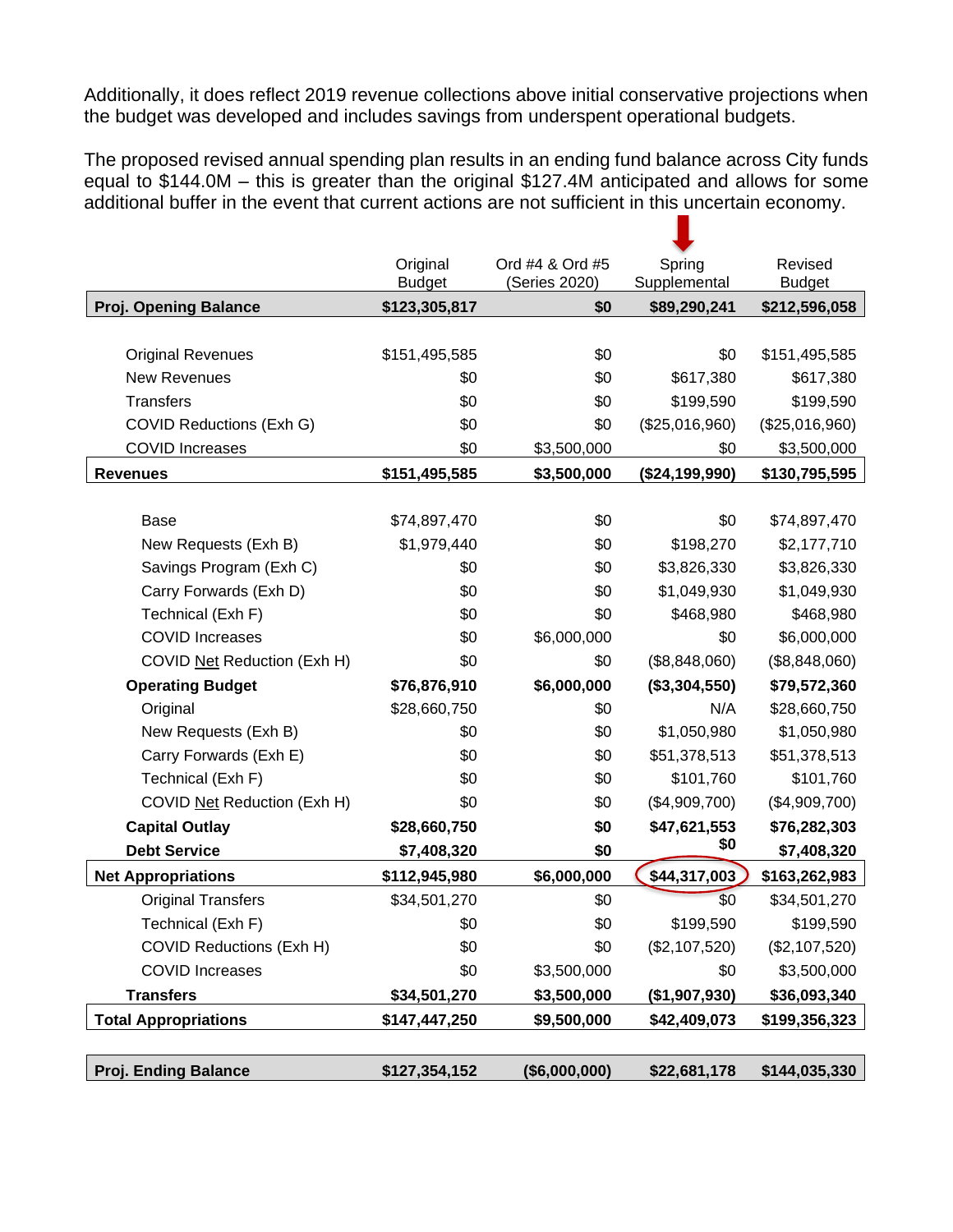**Additional Staff Comments:** Responding to questions that arose during first reading:

- Municipal office construction at Rio Grande Place is on budget at this time. Estimated completion of the project is being assessed as project work has been delayed due to the impacts of public health orders on construction. Note that the threshold for the project completion was set in the official borrowing documents a June 6, 2022.
- Other municipal office space renovation planned for the Armory building was anticipated to commence once the new office space was completed and staff could move in. This project was to be paid with cash in the City's Asset Management Plan Fund. With the current economic environment, staff has recommended a carryforward appropriation of just \$200,000 of the unspent funds from 2019, to allow for existing invoices to be paid. The project otherwise recommended to be put on hold until a future date and \$1,177,182 from past authority is recommended to be returned to fund balance.
- Excluding the proposed 50% reduction to the departmental savings program, cuts to employee housing transfers, and more general reductions to supplies or training budgets applied across the organizations, some other notable areas of impact tied to budget reduction measures include:

### **2019 Reductions (Increases 2020 Opening Fund Balance):**

- $\circ$  ComDev File and plan set scanning (\$31,160); Uphill Economy City Contribution (\$36,010)
- o Asset Old Powerhouse preservation project funding (\$709,999)
- $\circ$  Streets Routine Paving (\$875,000)
- $\circ$  Engineering Paving 4<sup>th</sup> St Design and Construction (\$107,510)
- o Parks Cozy Point (\$209,100); Parks Campus Drainage & Paving (\$147,899); Tiehack / Maroon Creek Bridges Concrete Repairs (\$60,000); Oklahoma Flats Trail Railing Replacement (\$36,333)
- $\circ$  Transportation Rubey Park Bus Terminal Maintenance (\$30,000)
- o Stormwater Park Avenue Conveyance Project (\$100,000)
- o Water Reclaimed Waterline (\$100,000)
- o Parking 30 Additional Parking Spaces in Garage Design (\$89,135)
- o Employee Housing –Water Place II Design (\$2,978,616)

### **2020 Reductions:**

- o Asset Armory Renovation (\$740,000)
- o Streets General Fund Fleet Replacements (\$204,000)
- $\circ$  Conservation EV Charging Station (\$70,000)
- o Engineering Galena & Main (\$70,000); Ute Ave. Traffic Calming and Trail Connection (\$100,000 – partial reduction)
- o Env. Health Rio Grande Recycling Cardboard Compactor (\$125,000)
- o Parks Galena Plaza Corridor (\$500,000); Glory Hole Park (\$200,000); Maroon Creek Trail Improvements (\$160,000); Snowmaking (\$150,000); John Denver Sanctuary Interpretation (\$90,000 – partial reduction); Herron Park Playground (\$65,000 – partial reduction)
- o Wheeler Opera House Loading Dock & Landscaping (\$291,000); Pavers & Snowmelt (\$255,000); Lighting & Audio Equipment (\$137,000 – partial reduction)
- o Kids First Childcare Capacity Planning & Design (\$150,000)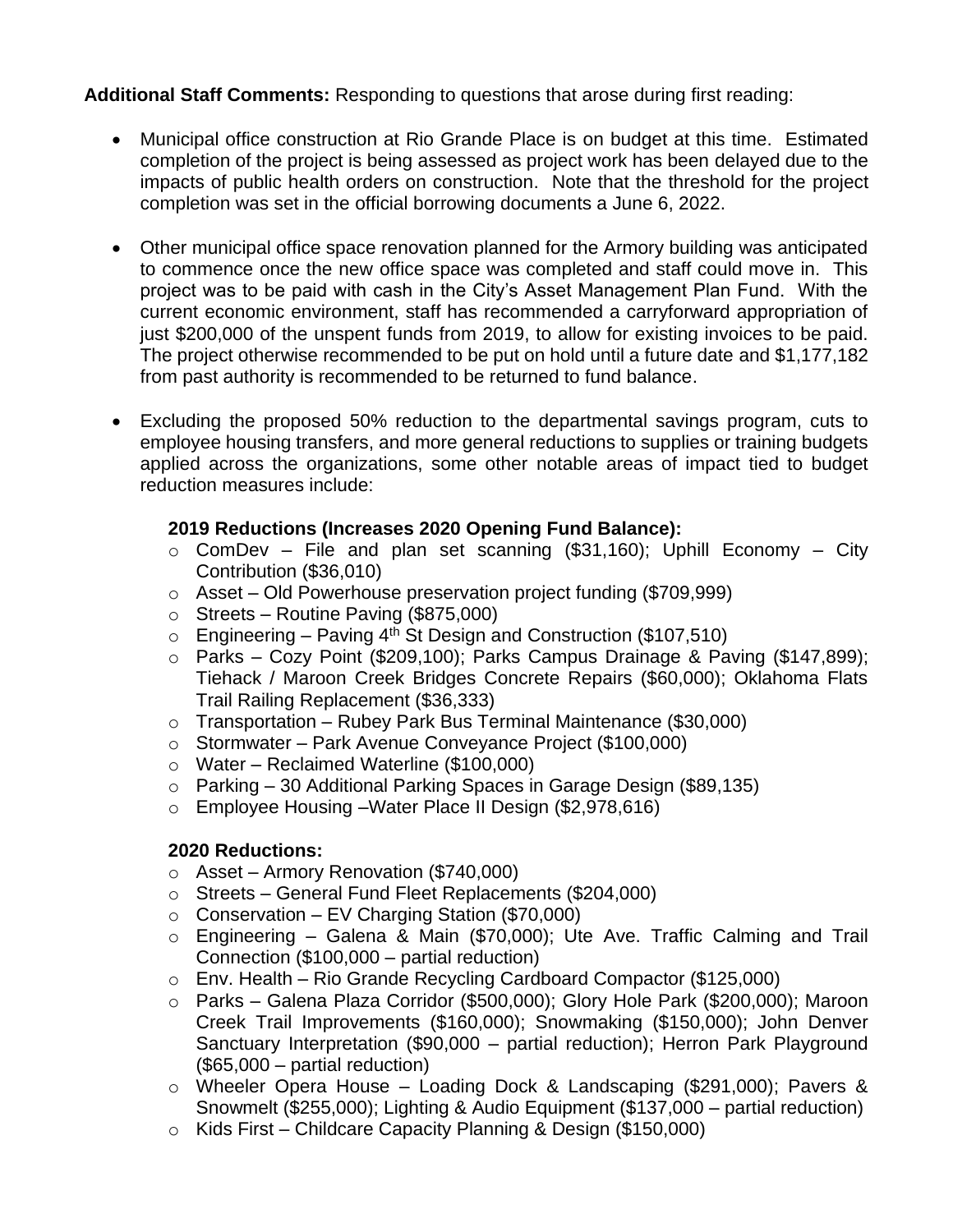- Finally, with regards to staffing, the proposed budget reductions reflect the following actions around personnel:
	- o All merit increases were suspended beginning April 1;
	- o All goals and outcome bonuses were eliminated for 2020;
	- o 55 part-time positions at the Wheeler Opera House, Recreation and Red Brick Center for the Arts were laid off as of April 1, 2020 (paid through March 31);
	- o Rehiring of the following full-time positions has been frozen:
		- Accountant
		- Communication Specialist II (shared with EHS / Comms)
		- Communication Specialist II (shared with Police / Comms)
		- Field Inspection Manager
		- Kids First Resource Teacher Intern
		- Open Space and Natural Resources Manager
		- Operations Manager (Recreation Ice)
		- **EXECOMMUNITY Development Planner**
		- **E** Community Development Sr. Planner
		- **EXEC** Systems Analyst Parks, Recreation, Golf
		- Operations Assistant Wheeler Opera House
		- Recreation Specialist II
	- o 24 seasonal positions at Parks and Open Space and Golf have been filled using full-time staff from the Wheeler, Clerks, Kids First, Parking, Special Events and Recreation departments to maintain employment for these staff members and allowing for a quick reassignment to their home departments when facilities are able to re-open and programs can commence.

**Recommendations:** Staff recommends approval of the revised spending plan for 2020, allowing for the re-appropriation of one-time capital and operational project budgets that lapsed at the end of 2019, approval of new requested funding, and to also reduce spending in other areas to respond to a new economic environment.

### **City Manager Comments:**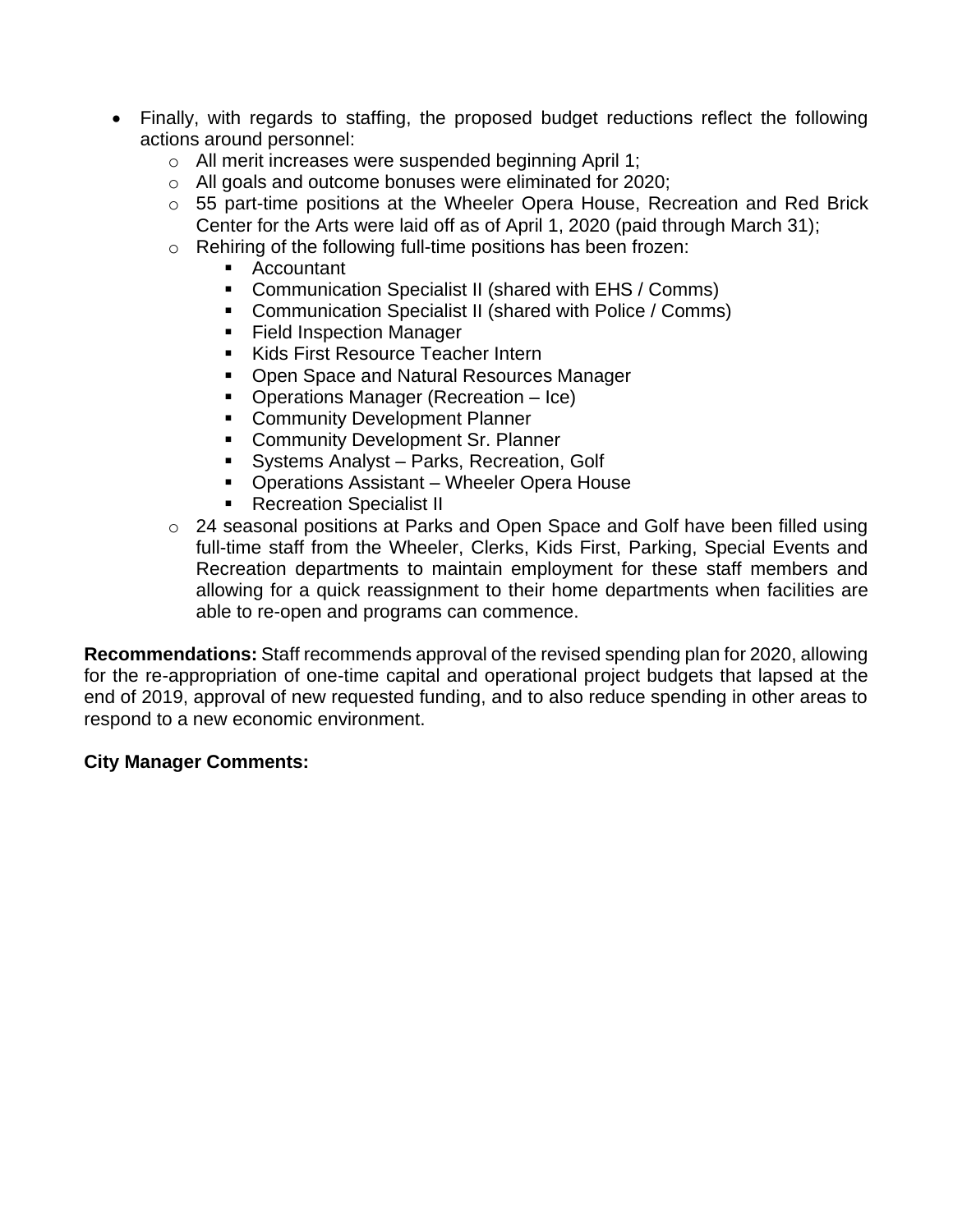### **CITY OF ASPEN 2020 APPROPRIATIONS BY FUND** Exhibit <sup>A</sup>

|                                                      |                |               |                                   | <b>Revenues</b> |               |                |             | <b>Expenses</b>                   |                |                |
|------------------------------------------------------|----------------|---------------|-----------------------------------|-----------------|---------------|----------------|-------------|-----------------------------------|----------------|----------------|
|                                                      |                |               |                                   |                 | 2020          |                |             |                                   | 2020           |                |
|                                                      | Projected      |               |                                   |                 | Amended       |                |             |                                   | Amended        |                |
| <b>CITY OF ASPEN</b>                                 | <b>Opening</b> | 2020 Adopted  | Ordinances                        | 2020 Spring     | Revenue       | 2020 Adopted   | Ordinances  | 2020 Spring                       | <b>Expense</b> | 2020 Ending    |
| <b>Fund Name</b><br><b>General Governmental Fund</b> | <b>Balance</b> | Revenue       | #4 & #5                           | Supplemental    | <b>Budget</b> | <b>Expense</b> | #4 & #5     | Supplemental                      | <b>Budget</b>  | <b>Balance</b> |
| 001 - General Fund                                   | \$21,738,324   | \$36,091,050  | \$3,500,000                       | ( \$3,493,260)  | \$36,097,790  | \$36,709,130   | \$3,500,000 | (5493,000)                        | \$39,716,130   | \$18,119,984   |
| <b>Subtotal General Gov't Funds</b>                  | \$21,738,324   | \$36,091,050  | \$3,500,000                       | ( \$3,493,260)  | \$36,097,790  | \$36,709,130   | \$3,500,000 | ( \$493,000]                      | \$39,716,130   | \$18,119,984   |
|                                                      |                |               |                                   |                 |               |                |             |                                   |                |                |
| Special Revenue Governmental Funds                   |                |               |                                   |                 |               |                |             |                                   |                |                |
| 100 - Parks and Open Space Fund                      | \$7,722,372    | \$13,692,910  | \$0                               | (54, 214, 700)  | \$9,478,210   | \$14,180,960   | \$0         | (51, 202, 628)                    | \$12,978,332   | \$4,222,250    |
| 120 - Wheeler Opera House Fund                       | \$32,616,443   | \$5,865,220   | \$0                               | ( \$1,972,000)  | \$3,893,220   | \$5,459,320    | \$3,500,000 | \$1,084,691                       | \$10,044,011   | \$26,465,652   |
| 130 - Tourism Promotion Fund                         | \$103,630      | \$2,993,610   | \$0                               | (\$1,240,900)   | \$1,752,710   | \$2,991,800    | \$0         | ( \$940, 900)                     | \$2,050,900    | ( \$194, 560)  |
| 131 - Public Education Fund                          | \$0            | \$2,920,000   | \$0                               | ( \$823,000)    | \$2,097,000   | \$2,920,000    | \$0         | ( \$823,000)                      | \$2,097,000    | \$0            |
| 132 - REMP Fund                                      | \$5,238,857    | \$914,010     | \$0                               | \$0             | \$914,010     | \$1,945,400    | \$0         | \$0                               | \$1,945,400    | \$4,207,467    |
| 141 - Transportation Fund                            | \$7,714,320    | \$5,404,090   | \$0                               | ( \$1,325,100)  | \$4,078,990   | \$6,809,520    | \$0         | ( \$1,157,860)                    | \$5,651,660    | \$6,141,650    |
| 150 - Housing Development Fund                       | \$48,525,279   | \$21,687,160  | \$0                               | ( \$4,359,000)  | \$17,328,160  | \$16,488,840   | \$1,000,000 | \$13,695,697                      | \$31,184,537   | \$34,668,902   |
| 152 - Kids First Fund                                | \$6,279,775    | \$2,334,325   | \$0                               | ( \$679,000]    | \$1,655,325   | \$2,709,290    | \$1,500,000 | (5432, 440)                       | \$3,776,850    | \$4,158,250    |
| 160 - Stormwater Fund                                | \$1,673,013    | \$1,436,490   | \$0                               | \$0             | \$1,436,490   | \$1,364,030    | \$0         | \$75,507                          | \$1,439,537    | \$1,669,966    |
| <b>Subtotal Special Revenue Funds</b>                | \$109,873,689  | \$57,247,815  | \$0                               | ( \$14,613,700) | \$42,634,115  | \$54,869,160   | \$6,000,000 | \$10,299,067                      | \$71,168,227   | \$81,339,577   |
| <b>Debt Service Governmental Fund</b>                |                |               |                                   |                 |               |                |             |                                   |                |                |
| 250 - Debt Service Fund                              | \$1,026,470    | \$6,244,110   | \$0                               | \$0             | \$6,244,110   | \$6,238,030    | \$0         | \$0                               | \$6,238,030    | \$1,032,550    |
| <b>Subtotal Debt Service Fund</b>                    | \$1,026,470    | \$6,244,110   | $\overline{\boldsymbol{\zeta_0}}$ | \$0             | \$6,244,110   | \$6,238,030    | \$0         | $\overline{\boldsymbol{\zeta_0}}$ | \$6,238,030    | \$1,032,550    |
| <b>Capital Projects Governmental Funds</b>           |                |               |                                   |                 |               |                |             |                                   |                |                |
| 000 - Asset Management Plan Fund                     | \$47,271,740   | \$9,723,680   | \$0                               | ( \$111,000)    | \$9,612,680   | \$3,502,700    | \$0         | \$28,615,536                      | \$32,118,236   | \$24,766,184   |
| <b>Subtotal Capital Fund</b>                         | \$47,271,740   | \$9,723,680   | \$0                               | ( \$111,000)    | \$9,612,680   | \$3,502,700    | \$0         | \$28,615,536                      | \$32,118,236   | \$24,766,184   |
| <b>Enterprise Proprietary Funds</b>                  |                |               |                                   |                 |               |                |             |                                   |                |                |
| 421 - Water Utility Fund                             | \$8,189,182    | \$10,162,120  | \$0                               | ( \$699, 300)   | \$9,462,820   | \$11,973,150   | \$0         | \$1,266,455                       | \$13,239,605   | \$4,412,397    |
| 431 - Electric Utility Fund                          | \$5,161,141    | \$10,169,550  | \$0                               | (\$1,106,600)   | \$9,062,950   | \$10,083,450   | \$0         | \$1,746,775                       | \$11,830,225   | \$2,393,866    |
| 451 - Parking Fund                                   | \$7,082,783    | \$4,939,030   | \$0                               | ( \$1,522,500)  | \$3,416,530   | \$8,429,050    | \$0         | ( \$145, 137)                     | \$8,283,913    | \$2,215,400    |
| 471 - Golf Course Fund                               | \$576,062      | \$2,578,450   | \$0                               | ( \$856, 110)   | \$1,722,340   | \$2,341,270    | \$0         | ( \$312, 535)                     | \$2,028,735    | \$269,667      |
| 491 - Truscott I Housing Fund                        | \$894,922      | \$2,401,400   | \$0                               | \$0             | \$2,401,400   | \$2,268,290    | \$0         | \$323,467                         | \$2,591,757    | \$704,565      |
| 492 - Marolt Housing Fund                            | \$2,041,095    | \$1,453,120   | \$0                               | \$0             | \$1,453,120   | \$2,457,590    | \$0         | \$266,680                         | \$2,724,270    | \$769,945      |
| <b>Subtotal Enterprise Funds</b>                     | \$23,945,185   | \$31,703,670  | \$0                               | ( \$4,184,510)  | \$27,519,160  | \$37,552,800   | \$0         | \$3,145,705                       | \$40,698,505   | \$10,765,840   |
| <b>Internal Proprietary Funds</b>                    |                |               |                                   |                 |               |                |             |                                   |                |                |
| 501 - Employee Benefits Fund                         | \$3,867,693    | \$5,538,880   | \$0                               | \$0             | \$5,538,880   | \$5,806,600    | \$0         | \$0                               | \$5,806,600    | \$3,599,973    |
| 505 - Employee Housing Fund                          | \$3,902,169    | \$2,576,640   | \$0                               | ( \$1,797,520)  | \$779,120     | \$421,410      | \$0         | \$666,775                         | \$1,088,185    | \$3,593,104    |
| 510 - Information Technology Fund                    | \$970,788      | \$2,369,740   | \$0                               | \$0             | \$2,369,740   | \$2,347,420    | \$0         | \$174,990                         | \$2,522,410    | \$818,118      |
| <b>Subtotal Internal Service Funds</b>               | \$8,740,650    | \$10,485,260  | \$0                               | (\$1,797,520)   | \$8,687,740   | \$8,575,430    | \$0         | \$841,765                         | \$9,417,195    | \$8,011,195    |
| <b>ALL FUNDS</b>                                     | \$212,596,058  | \$151,495,585 | \$3,500,000                       | (\$24,199,990)  | \$130,795,595 | \$147,447,250  | \$9,500,000 | \$42,409,073                      | \$199,356,323  | \$144,035,330  |
| <b>Less Interfund Transfers</b>                      |                | \$34,501,270  | \$3,500,000                       | ( \$1,907,930)  | \$36,093,340  | \$34,501,270   | \$3,500,000 | ( \$1,907,930)                    | \$36,093,340   |                |
| <b>NET APPROPRIATIONS</b>                            |                | \$116,994,315 | \$0                               | (\$22,292,060)  | \$94,702,255  | \$112,945,980  | \$6,000,000 | \$44,317,003                      | \$163,262,983  |                |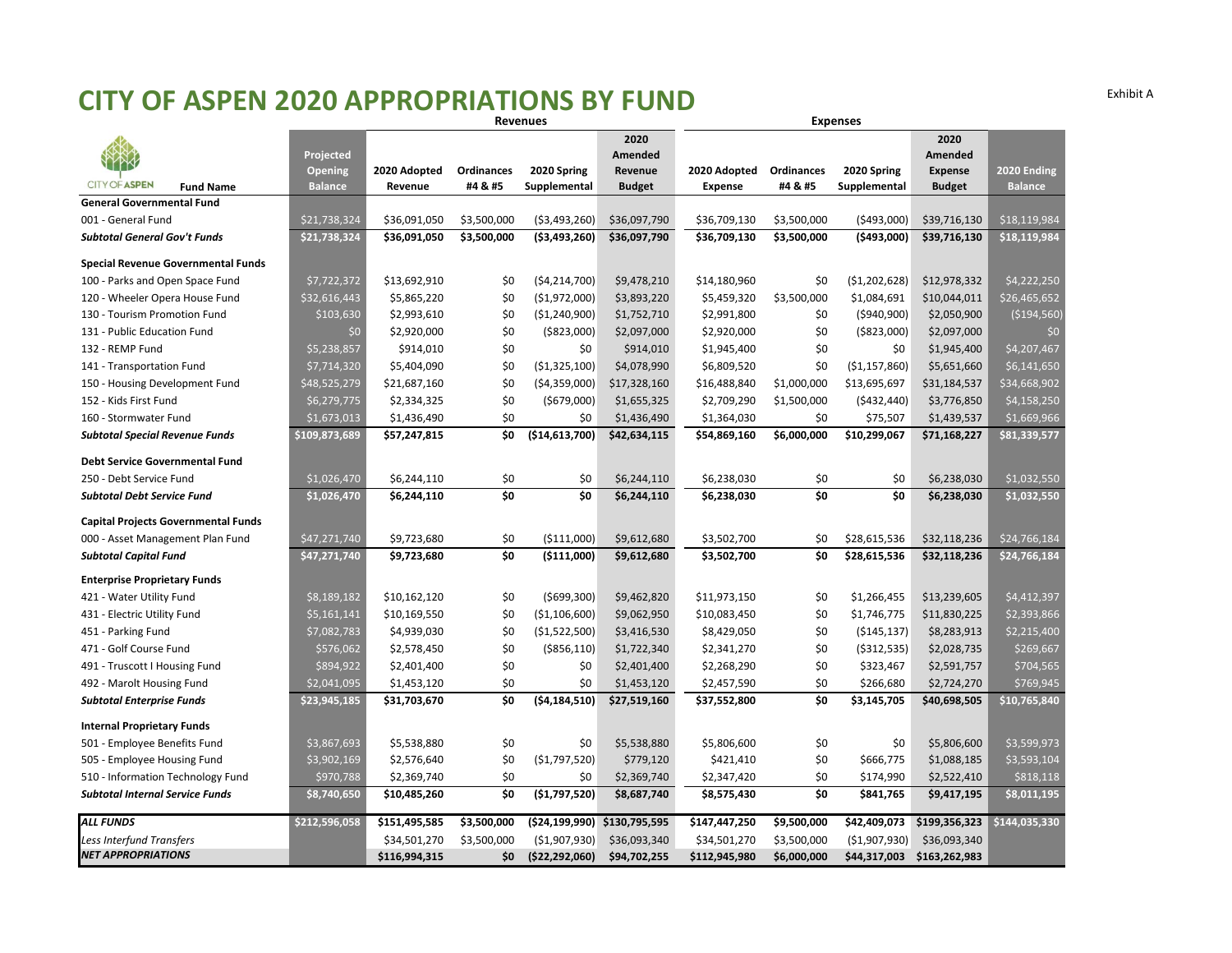## **2020 SPRING SUPPLEMENTAL REVENUE DETAIL**

| CITY OF ASPEN                                         | Department/Description                                                                                                                                                                                                                                                                                                                                                                                                                                                                                                                                                                                                                                                                                                                                                                                                                        | <b>New Revenue</b> | <b>Transfer</b> |
|-------------------------------------------------------|-----------------------------------------------------------------------------------------------------------------------------------------------------------------------------------------------------------------------------------------------------------------------------------------------------------------------------------------------------------------------------------------------------------------------------------------------------------------------------------------------------------------------------------------------------------------------------------------------------------------------------------------------------------------------------------------------------------------------------------------------------------------------------------------------------------------------------------------------|--------------------|-----------------|
|                                                       | Asset Management Plan Fund: Because of CDOT grant funding requirements, the timeline for completion<br>of the Garmisch Bus Stop and Pedestrian Improvements project was advanced one year. The grant<br>redistributed cost sharing between the Transportation fund and the Asset Management fund, reducing the<br>original transfer amount of \$156,000 from Transportation to \$45,000.                                                                                                                                                                                                                                                                                                                                                                                                                                                      | \$0                | ( \$111,000)    |
|                                                       | 000 - Asset Management Fund Total:                                                                                                                                                                                                                                                                                                                                                                                                                                                                                                                                                                                                                                                                                                                                                                                                            | \$0                | (\$111,000)     |
| "New Requests" for further specifics around this ask. | Transfer from Wheeler Opera House Fund: Transfer from the Wheeler Fund to cover a portion of the grant<br>review process assessment and overhaul, managed by the Quality Office within the Manager's Office. See                                                                                                                                                                                                                                                                                                                                                                                                                                                                                                                                                                                                                              | \$0                | \$9,000         |
|                                                       | Transfer from Multiple Funds: Transfers from non-General Fund departments associated with the Central<br>Savings program per City Financial Policies, equal to 10% of operational savings in the preceding year.                                                                                                                                                                                                                                                                                                                                                                                                                                                                                                                                                                                                                              | \$0                | \$93,590        |
|                                                       | <b>City Manager Subtotal:</b>                                                                                                                                                                                                                                                                                                                                                                                                                                                                                                                                                                                                                                                                                                                                                                                                                 | \$0                | \$102,590       |
| the use of the awarded grant dollars                  | Net Zero Impact - 100% Grant funded Food Safety Program: The Environmental Health and Sustainability<br>Department was awarded two grants for a total of \$6,000 to enhance the food safety program in the City of<br>Aspen. The first provides \$3,000 to go towards providing food safety trainings for restaurants which can<br>cover costs such as language translation services, materials and supplies, and refreshments for the<br>trainings. The second, also for \$3,000, goes to cover travel and lodging expenses plus registration for the<br>Food Program Manager to attend two conferences on food protection. One is put on by the FDA and the<br>other by the state of Colorado. This request is to extend spending authority in the lines listed to allow for                                                                | \$6,000            | \$0             |
|                                                       | Net Zero Impact - 100% Grant funded Radon Program: EH&S requests the budget authority for a Radon<br>Reimbursement Grant budget of \$4,880. With this grant, staff provides radon test kits and education to<br>residents in Aspen. Staff will provide training to the public on radon awareness in real estate transactions.<br>As part of the City's Radon Program staff will assistant homeowners with high radon by providing<br>information on how they can lower their lung cancer risk by installing radon mitigation and lowering radon<br>levels below the EPA action level of 4 pCi/L. Radon grant dollars also cover the cost of the department's<br>multi-media outreach campaign on radon, including social media, newspaper ads, banners on Main Stand<br>informational post cards and posters posted throughout the community. | \$4,880            | \$0             |
|                                                       | <b>Environmental Health Subtotal:</b>                                                                                                                                                                                                                                                                                                                                                                                                                                                                                                                                                                                                                                                                                                                                                                                                         | \$10,880           | \$0             |
|                                                       | 001 - General Fund Total:                                                                                                                                                                                                                                                                                                                                                                                                                                                                                                                                                                                                                                                                                                                                                                                                                     | \$10,880           | \$102,590       |
|                                                       | Wheeler: Aspen Public House Pipe Repair & On Going Maintenance: An unexpected repair to the pipe                                                                                                                                                                                                                                                                                                                                                                                                                                                                                                                                                                                                                                                                                                                                              | \$9,000            | \$0             |

that carries grease from the restaurant floor drains and dishwashing stations was required in order for the restaurant to continue running efficiently and safely. This pipe must be maintained and pumped monthly in order to abide with the required building code. In order to ensure that the tenant properly maintains this item, Wheeler will schedule and oversee vendor in the monthly process (\$750/month) and will charge the cost back to the tenant in the monthly rent bill.

**120 ‐ Wheeler Opera House Fund Total: \$9,000 \$0**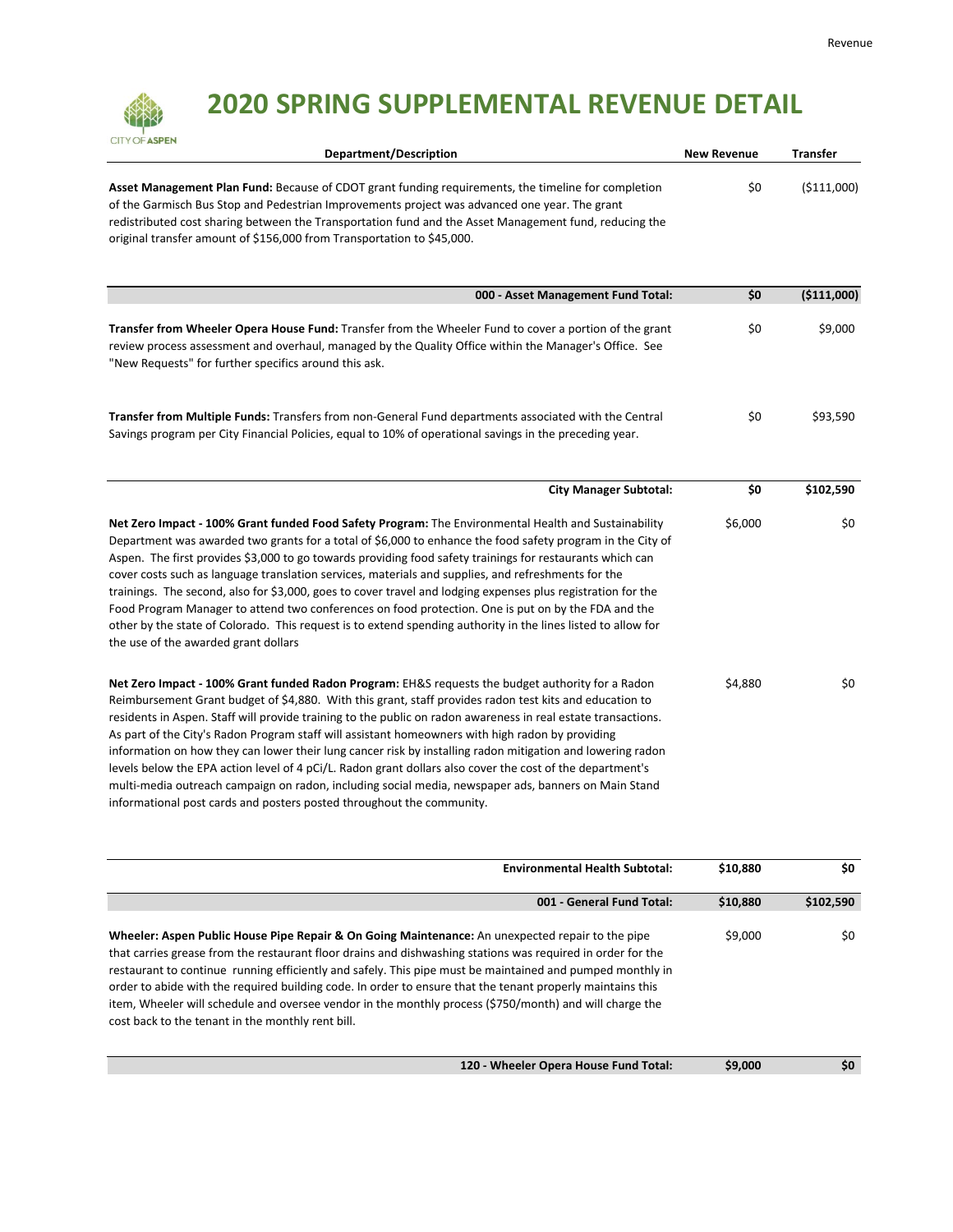| <b>Department/Description</b>                                                                                                                                                                                                                                                                                                                                     | <b>New Revenue</b> | <b>Transfer</b> |
|-------------------------------------------------------------------------------------------------------------------------------------------------------------------------------------------------------------------------------------------------------------------------------------------------------------------------------------------------------------------|--------------------|-----------------|
| Updated revenue projection: Based on current trends revenue projections for Fire Charge (\$25,500) and<br>Raw Water (\$54,000) were increased.                                                                                                                                                                                                                    | \$79,500           | \$0             |
| Grant Funded: The Bureau of Reclamation grant will be used to implement water AMI and meter<br>replacement projects.                                                                                                                                                                                                                                              | \$500,000          | \$0             |
| 421 - Water Utility Fund Total:                                                                                                                                                                                                                                                                                                                                   | \$579,500          | \$0             |
| Updated revenue projection: Based on current trends revenue projections for Electric Development Fee<br>$(518,000)$ were increased.                                                                                                                                                                                                                               | \$18,000           | \$0             |
| <b>Transfer from Water Utility Fund:</b> Revised apportionment of the automated metering (AIM) project<br>between the two utility funds based on the benefits provided to each fund. A corresponding expense is<br>shown in the "Technical" section of this Spring Supplemental, with the result being a slightly smaller cost<br>burden to the Electric Utility. | \$0                | \$208,000       |
| 431 - Electric Utility Fund Total:                                                                                                                                                                                                                                                                                                                                | \$18,000           | \$208,000       |
| Total Revenue / Transfers In:                                                                                                                                                                                                                                                                                                                                     | \$617,380          | \$199,590       |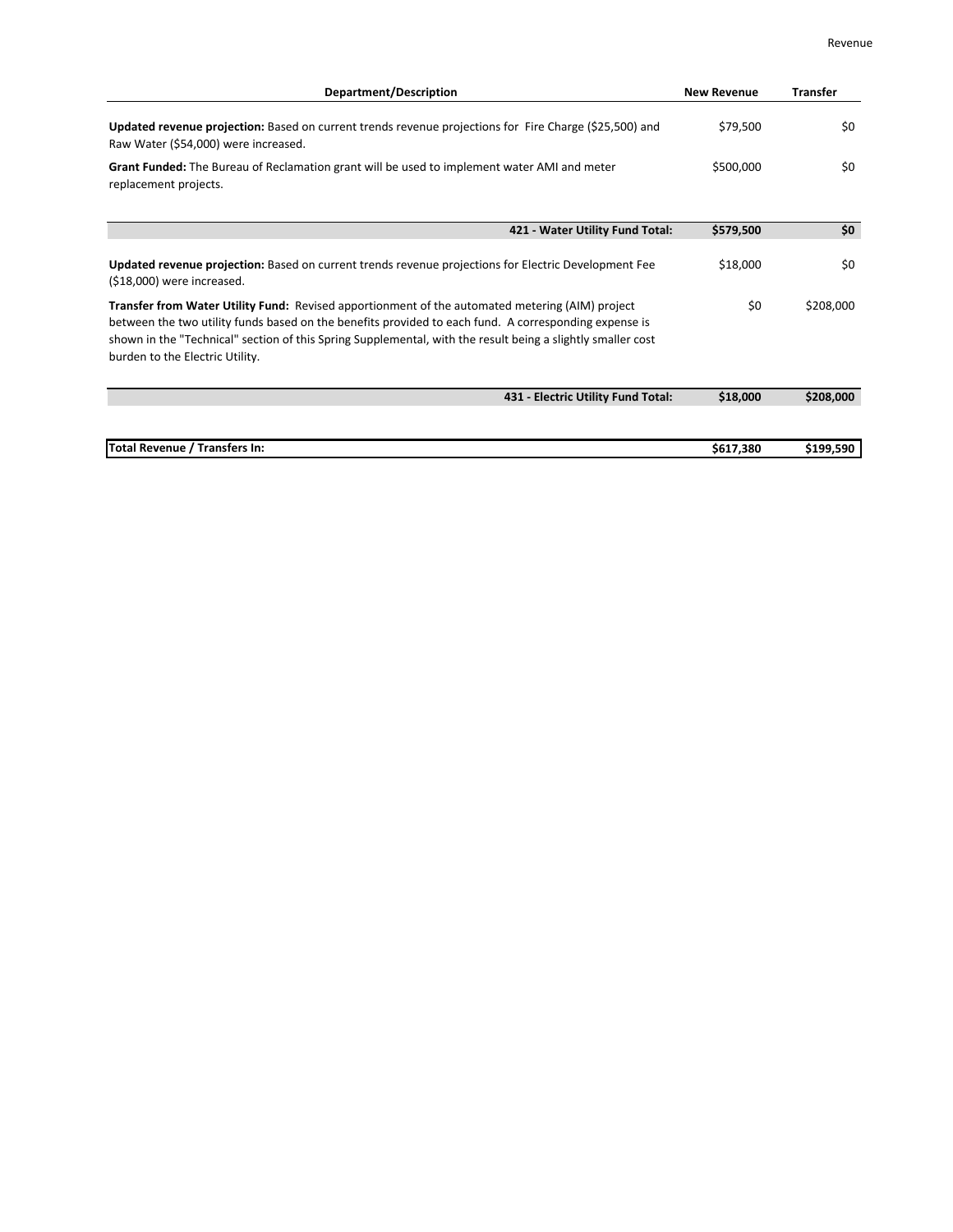

## **2020 SPRING SUPPLEMENTAL NEW REQUESTS**

| Department/Description                                                                                                                                                                                                                                                                                                                                                                                                                                                                                                                                                                                                                                                                                                                                                                                     | <b>Operating</b> | Capital   |
|------------------------------------------------------------------------------------------------------------------------------------------------------------------------------------------------------------------------------------------------------------------------------------------------------------------------------------------------------------------------------------------------------------------------------------------------------------------------------------------------------------------------------------------------------------------------------------------------------------------------------------------------------------------------------------------------------------------------------------------------------------------------------------------------------------|------------------|-----------|
| 50486 Garmisch Bus Stop and Pedestrian Improvements: CDOT awarded the City of Aspen a \$600,000 grant<br>for the Garmisch Bus Stop and Pedestrian Improvements project. This is a reimbursement grant that<br>requires the project be completed by the end of 2021. The design work needs to be completed by fall of<br>2020, in order to solicit bids, conduct public outreach, and start construction in 2021. Funding and project<br>timelines need to be accelerated in order to meet the grant deadline. \$156,000 was planned to be spent in<br>2021; however, this will need to be moved up to 2020 and the planned construction (\$939,000) will be<br>moved to 2021. The current funding requirement from the Transportation fund and the AMP fund will be<br>reduced by \$300,000 each. One-time | \$0              | \$156,000 |
| Ice Garden Sanitary Sewer Replacement: The discharging sanitary sewer on the north east corner of the Ice<br>Garden Center is in poor condition and could shut down the center if a break occurs. Funds would replace<br>approximately one block of pipe. Roots and age have minimized the current capacity of discharge and staff<br>anticipates this section of pipe to have remaining limited life. The project originally started under the Asset<br>group to finalize design and was transferred to Engineering for construction in the summer of 2019. One-<br>time                                                                                                                                                                                                                                  | \$0              | \$134,000 |
| Airport Signal Repair: City Council approved the placement of a foundation and replacement of the light<br>pole that was damaged by a City vehicle on April 14, 2020 by Resolution #027. CDOT requested the City<br>proceed with the contracting and management of the project to reduce the cost by up to 25% and decrease<br>the time needed for placement of the signal. An insurance claim will be potentially required to cover cost<br>after placement is complete. One-time                                                                                                                                                                                                                                                                                                                         | \$0              | \$75,980  |

|                                                                                                                                                                                                                                                                                                                                                                                                                                                                                                                                                                                                                                                                                                                                                                                                              | 000 - Asset Management Fund Total: | \$0      | \$365,980 |
|--------------------------------------------------------------------------------------------------------------------------------------------------------------------------------------------------------------------------------------------------------------------------------------------------------------------------------------------------------------------------------------------------------------------------------------------------------------------------------------------------------------------------------------------------------------------------------------------------------------------------------------------------------------------------------------------------------------------------------------------------------------------------------------------------------------|------------------------------------|----------|-----------|
| City Manager Administrative Assistant (0.7 FTE): The City Manager's Office previously shared a position<br>with the Finance Department to perform two full time functions, that of an Administrative Assistant for the<br>Manager's Office as well as the City's Procurement Officer. With the departure of this tenured individual,<br>the City has evaluated the needs of the organization and requests that these two roles be separated and<br>funded at a higher level to allow for a net increase of 1.0 FTE across the organization. Given the City's<br>volume of procurement and the needs of the Manager's Office (including Council support), broadening the<br>expectations of these two positions to match the demands associated with both roles necessitates two full<br>time staff. On-going |                                    | \$61,640 | \$0       |
| Arts, Nonprofit, HHS Grant Program Evaluation: Based on feedback through previous award cycles, City<br>Staff has initiated a RFQ to seek out an organization to help administer an evaluation of the City's grant<br>application and award process. This evaluation will include all grant awarding, including health and human<br>services (HHS), parks, recreation and the arts. The cost of the evaluation is estimated at \$18,000 and is<br>proposed to be split between the General Fund and the Wheeler Opera House Fund. One-time                                                                                                                                                                                                                                                                   |                                    | \$18,000 | \$0       |

**City Manager Subtotal \$79,640 \$0**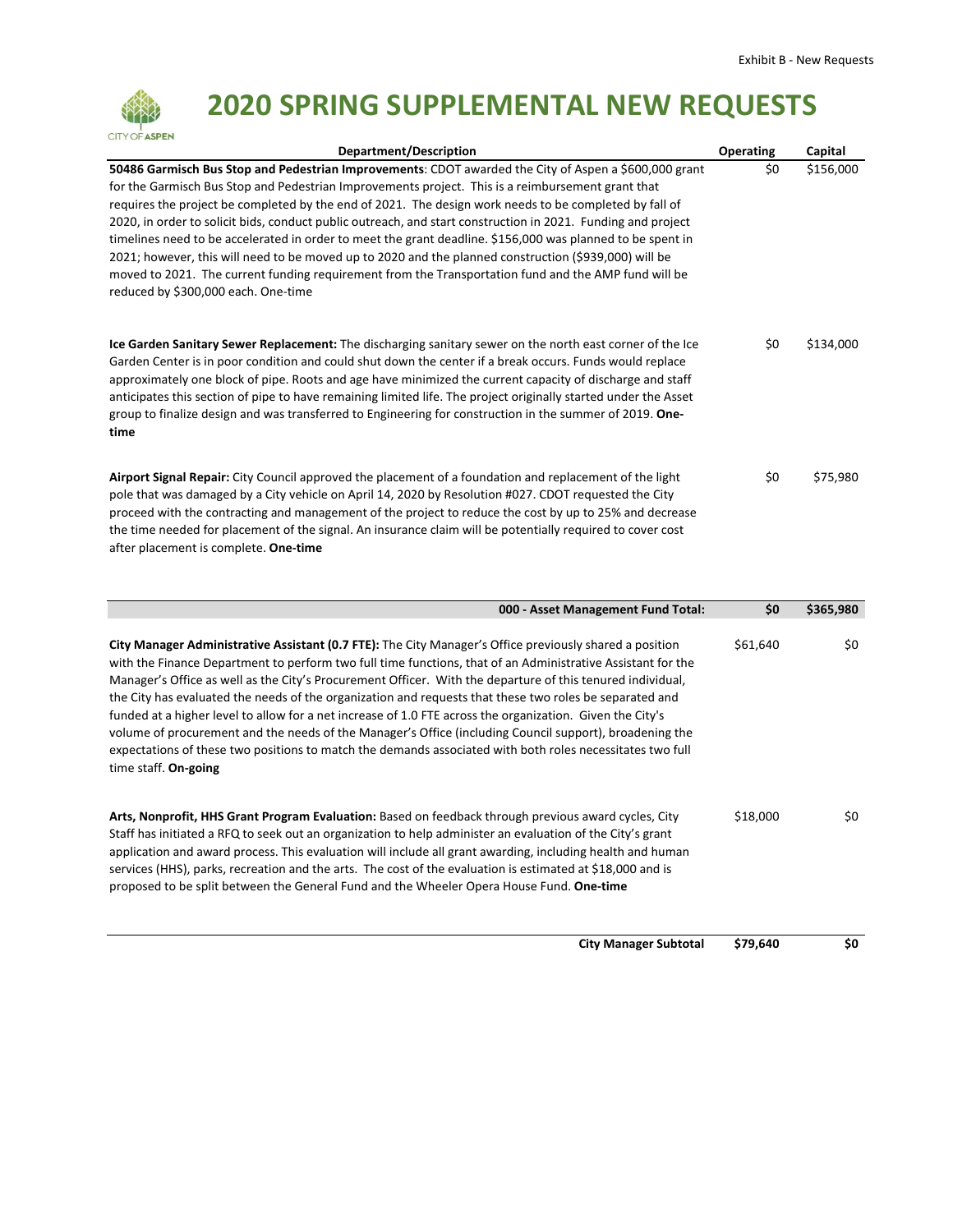Exhibit B ‐ New Requests

| <b>Department/Description</b>                                                                                                                                                                                                                                                                                                                                                                                                                                                                                                                                                                                                                                                                                                                                                     | Operating | Capital |
|-----------------------------------------------------------------------------------------------------------------------------------------------------------------------------------------------------------------------------------------------------------------------------------------------------------------------------------------------------------------------------------------------------------------------------------------------------------------------------------------------------------------------------------------------------------------------------------------------------------------------------------------------------------------------------------------------------------------------------------------------------------------------------------|-----------|---------|
| Procurement Officer (0.3 FTE): The City Manager's Office previously shared a position with the Finance<br>Department to perform two full time functions, that of an Administrative Assistant for the Manager's Office<br>as well as the City's Procurement Officer. With the departure of this tenured individual, the City has<br>evaluated the needs of the organization and requests that these two roles be separated and funded at a<br>higher level to allow for a net increase of 1.0 FTE across the organization. Given the City's volume of<br>procurement and the needs of the Manager's Office (including Council support), broadening the<br>expectations of these two positions to match the demands associated with both roles necessitates two full<br>time staff. | \$32,830  | \$0     |
| The Procurement Officer role has changed to require a much higher level of engagement, including<br>increased audit and compliance, legal, and award disclosure requirements. Because of these changes and of<br>the separation from the administrative roles previous layered on this position, the cost of this FTE is higher<br>than previously budgeted. On-going                                                                                                                                                                                                                                                                                                                                                                                                             |           |         |
| Software Hosting Costs: Due to the delay in implementing new sales and lodging tax software, the Finance<br>Department is covering the maintenance and hosting costs for the legacy system longer than expected. The<br>additional cost for the year is slightly less than \$9,000 and provides for technical assistance with the system<br>that continues to be "temperamental". Ultimately, Finance would like to turn on the new system in Oct/Nov<br>to take advantage of the functionality of the new system, but understands that the current environment is<br>not the right moment to make the system live. One-time.                                                                                                                                                     | \$8,800   | \$0     |
| <b>Finance Subtotal:</b>                                                                                                                                                                                                                                                                                                                                                                                                                                                                                                                                                                                                                                                                                                                                                          | \$41,630  | \$0     |
| Fee-in-Lieu Study Extension: In August of 2019, City Council approved a professional services contract with<br>White and Smith, in partnership with TischlerBise, for a study of Aspen's Fee-in-Lieu (FIL) for affordable<br>housing mitigation. The study is evaluating the calculation, updates methods, legal sufficiency of related<br>code language and methodology, and relationship of the FIL to the Affordable Housing Credits Program. The<br>report will make recommendations for improvements to the program. Per Council direction following<br>discussion of the report, a new contract with the consultant team would provide direction on any additional<br>requested analysis. One-time                                                                          | \$25,000  | \$0     |

| <b>Planning Subtotal:</b>                                                                                                                                                                                                   | \$25,000  | \$0 |
|-----------------------------------------------------------------------------------------------------------------------------------------------------------------------------------------------------------------------------|-----------|-----|
| 001 - General Fund Total:                                                                                                                                                                                                   | \$146,270 | \$0 |
| Theater Project Study Phase II - Organizational Assessment: Following input from City Council in Fall 2019,<br>the Wheeler Opera House staff increased the scope of work for the Theatre Projects 2019 contract (Phase I    | \$35,000  | \$0 |
| Feasibility Study). Phase II will include conducting an organizational/departmental review of the Wheeler<br>Opera House to determine the Wheeler's success in meeting its strategic goals over the last five years as well |           |     |
| as a review and recommendations for the long-term sustainability and organization of the department. This                                                                                                                   |           |     |
| additional scope of work will include operations analysis, staff interviews and final recommendations. The<br>study beings on March 29 and will be completed by July 1, 2020. One-time                                      |           |     |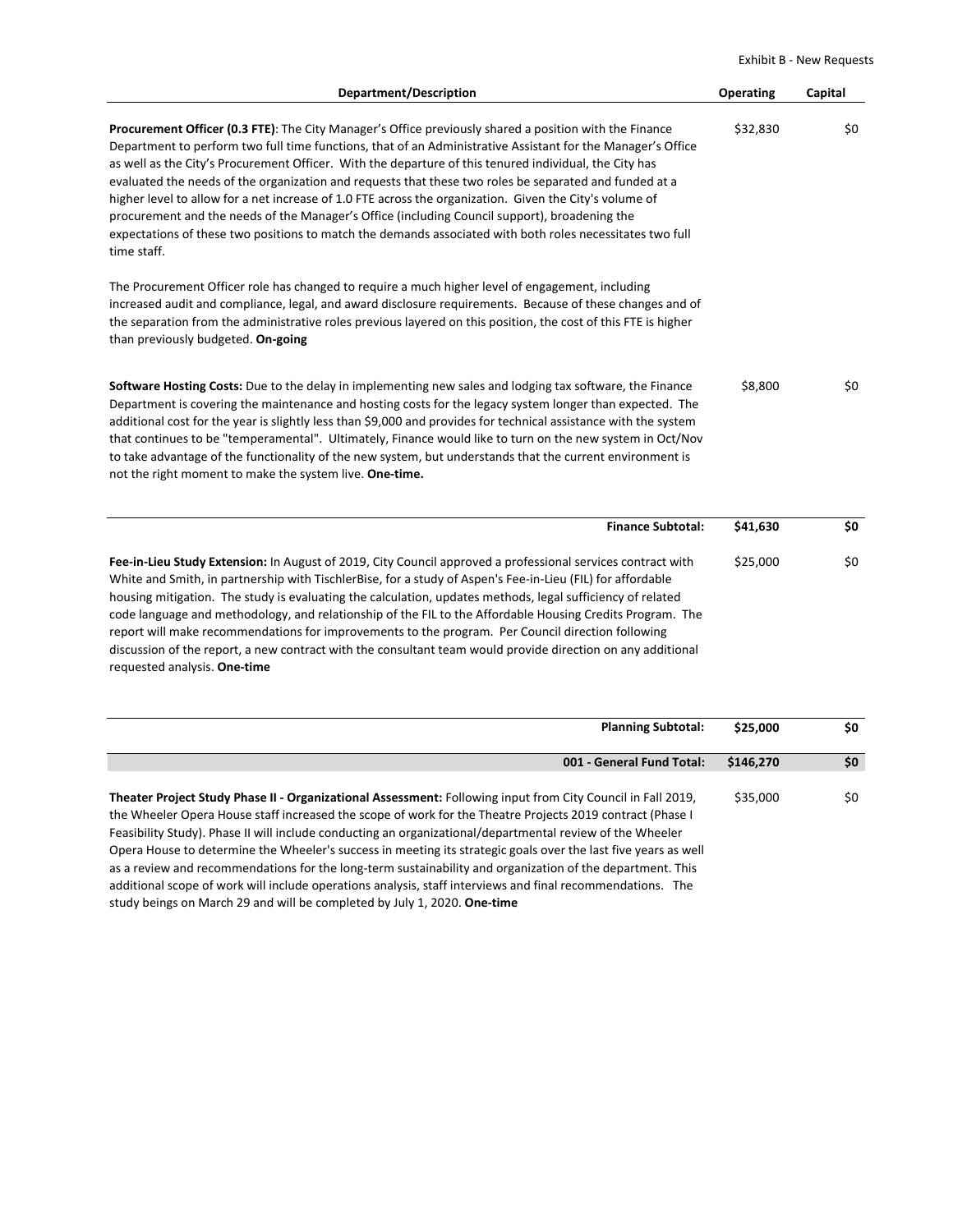Exhibit B ‐ New Requests

| Department/Description                                                                                       | <b>Operating</b> | Capital |
|--------------------------------------------------------------------------------------------------------------|------------------|---------|
| Aspen Public House Pipe Repair and Maintenance: An unexpected repair (\$9,000) to the pipe that carries      | \$17,000         | SO.     |
| grease from the restaurant floor drains and dishwashing stations was required in order for the restaurant to |                  |         |
| continue running efficiently and safely. This pipe must be maintained and pumped monthly in order to abide   |                  |         |
| with the required building code. In order to ensure that the tenant properly maintains this item, Wheeler    |                  |         |
| will schedule and oversee vendor in the monthly process (\$750/month) and will charge the cost back to the   |                  |         |
| tenant in the monthly rent bill.                                                                             |                  |         |

| 120 - Wheeler Fund Total:                                                                                                                                                                                                                                                                                                                                                                                                                                                                                                                                                                                                                            | \$52,000 | \$0      |
|------------------------------------------------------------------------------------------------------------------------------------------------------------------------------------------------------------------------------------------------------------------------------------------------------------------------------------------------------------------------------------------------------------------------------------------------------------------------------------------------------------------------------------------------------------------------------------------------------------------------------------------------------|----------|----------|
| Yellow Brick Entrance Concrete Repair: The entrance landings and stairs have been deteriorating for a<br>number of years. The plan calls for removing the existing paint, patching, and cleaning the concrete stairs<br>and landings at east and west main entrances, repairing and encapsulating the steel stair nosing's in an<br>epoxy paint, and adding a clear protective coating to the concrete surfaces. With a focus on historic<br>sensitivity, this process will improve the aesthetics at the entrances and protect the stairs from further<br>deterioration. This work is expected to last for ten years with minor touch ups. One-time | \$0      | \$45,000 |

| 152 - Kid's First Fund Total:                                                                                 | <b>SO</b> | \$45,000  |
|---------------------------------------------------------------------------------------------------------------|-----------|-----------|
|                                                                                                               |           |           |
| 50745 Drying Bed Maintenance and Rebuild: The backwash pond for the clarifier residuals needs to have         | S0        | \$160,000 |
| the materials removed and taken to the landfill. The second piece of the project is to rebuild the drying bed |           |           |
| for placement of the new materials stored from the plant. One-time                                            |           |           |

| 421 - Water Utility Fund Total:                                                                                                                                                                                                                                                                                                                                                                                                                                                                                                                                                                                                                                                                                                                  | \$0 | \$160,000 |
|--------------------------------------------------------------------------------------------------------------------------------------------------------------------------------------------------------------------------------------------------------------------------------------------------------------------------------------------------------------------------------------------------------------------------------------------------------------------------------------------------------------------------------------------------------------------------------------------------------------------------------------------------------------------------------------------------------------------------------------------------|-----|-----------|
| Renovations of Existing Employee Housing Units: Units within the current City of Aspen inventory have<br>been occupied for decades without significant improvements. As these units turnover, the City needs to<br>perform renovations to make them livable for new tenants. The prior City Manager unit on Cemetery Lane<br>will be renovated and converted into two units, providing additional housing in the city. Units at Water<br>Place need carpet, paint, and countertop replacements, plus one unit needs changes to plumbing for kitchen<br>and laundry locations. The proposed renovations will give these units new or extended useful life and help<br>the City to ensure an appropriate level of housing for its staff. One-time. | \$0 | \$480,000 |
| 505 - Employee Housing Fund Total:                                                                                                                                                                                                                                                                                                                                                                                                                                                                                                                                                                                                                                                                                                               | \$0 | \$480,000 |

| Total New Requests - Operating / Capital: | \$198,270 \$1,050,980 |
|-------------------------------------------|-----------------------|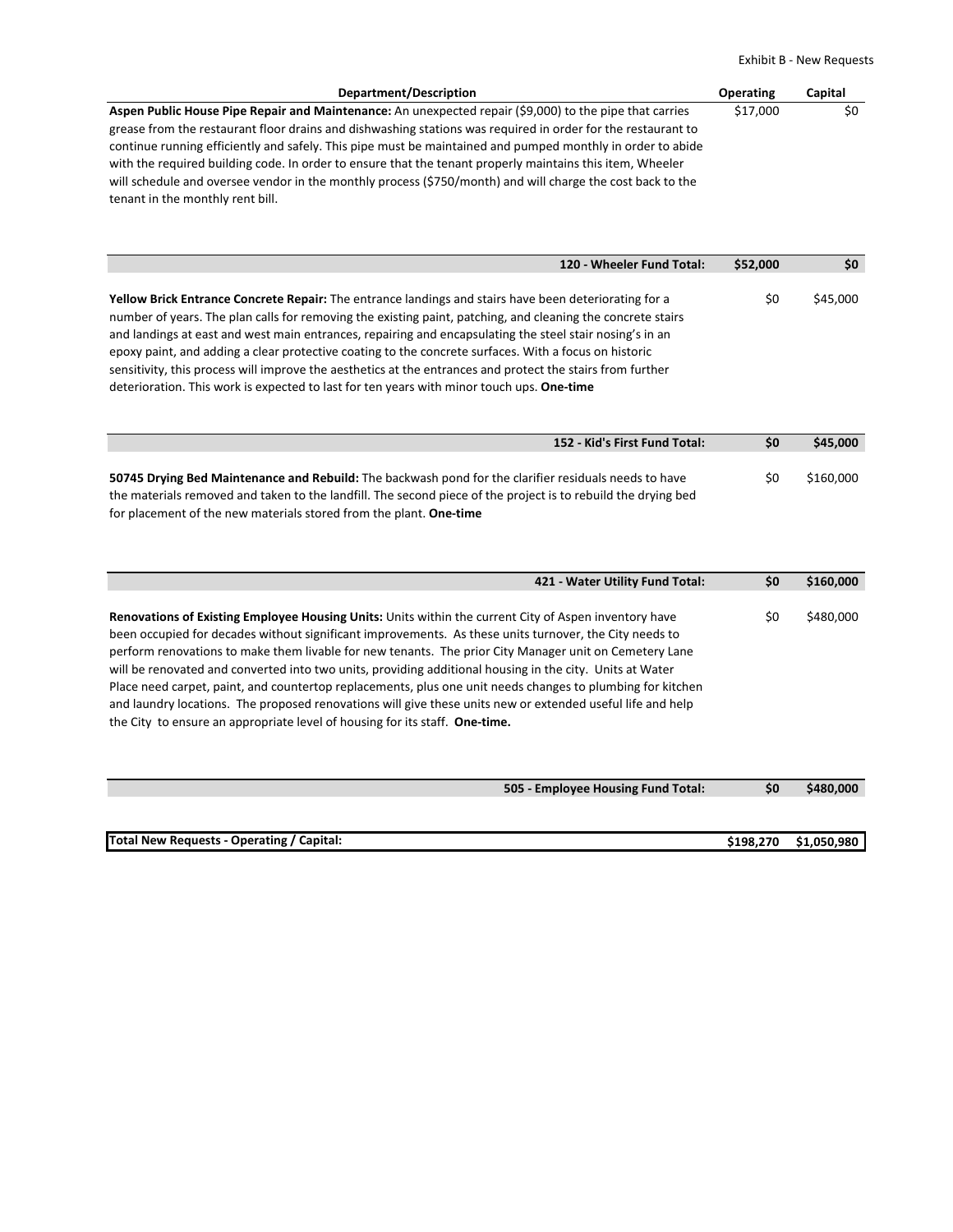# **CITY OF ASPEN**

## **2020 DEPARTMENTAL SAVINGS**

| <b>Fund/Department</b>                          | <b>Central Savings "10%"</b> | <b>Department Savings "50%"</b> |
|-------------------------------------------------|------------------------------|---------------------------------|
| City Clerk (113)                                | \$20                         | \$27,290                        |
| City Manager (114)                              | \$455,550                    | \$285,650                       |
| Human Resources (115)                           | \$8,920                      | \$44,120                        |
| City Attorney (116)                             | \$3,530                      | \$80,380                        |
| Finance (117)                                   | \$12,910                     | \$321,960                       |
| Asset Management (119)                          | \$8,420                      | \$41,580                        |
| Planning (122)                                  | \$6,050                      | \$144,800                       |
| Building (123)                                  | \$2,430                      | \$32,520                        |
| Police (221)                                    | \$8,920                      | \$44,120                        |
| Streets (321)                                   | \$4,180                      | \$290,080                       |
| Engineering (327)                               | \$7,210                      | \$35,070                        |
| Environmental Health (431)                      | \$5,230                      | \$102,210                       |
| Special Events (532)                            | \$6,220                      | \$133,070                       |
| Recreation / ARC / AIG (Based on Subsidy) - 542 | \$10,680                     | \$109,500                       |
| Red Brick Center for the Arts (552)             | \$7,290                      | \$78,150                        |
| 001 - General Fund                              | \$547,560                    | \$1,770,500                     |
| 100 - Parks and Open Space Fund                 | \$960                        | \$104,970                       |
| 120 - Wheeler Opera House Fund                  | \$0                          | \$0                             |
| 141 - Transportation Fund                       | \$6,410                      | \$161,980                       |
| 152 - Kids First Fund                           | \$5,950                      | \$127,460                       |
| 160 - Stormwater Fund                           | \$24,110                     | \$122,790                       |
| 421 - Water Utility Fund                        | \$0                          | \$252,830                       |
| 431 - Electric Utility Fund                     | \$42,950                     | \$356,870                       |
| 451 - Parking Fund                              | \$0                          | \$55,550                        |
| 471 - Golf Fund                                 | \$5,210                      | \$73,210                        |
| 510 - Information Technology Fund               | \$0                          | \$167,020                       |
| <b>Total Savings to Be Appropriated</b>         | \$633,150                    | \$3,193,180                     |

#### *Total Central / Departmental Savings: \$3,826,330*

The purpose of allowing carryforward savings is to provide an additional incentive for frugality by operating departments. Unlike traditional governments, which have a "use it or lose it" approach to annual operating budgets, Aspen's policy encourages departments to create savings in their annual operating budgets. Savings in annual operating budgets are distributed as follows:

50% of the savings are carried forward into the appropriate department's savings account.

10% is allocated to a Central Savings account.

40% is returned to the appropriate fund balance.

Carryforward Savings represent 50% of the previous year's operating budget savings from individual Departments or Funds. Departments and Funds are allocated these amounts as a reward for finding efficiencies in their operations that meet their operating goals while spending less than their appropriations. Prior year savings that are not expended are maintained in full and appropriated every year unless directed otherwise by the City Manager. These appropriations can be spent on items related to the Department's or Fund's mission but may not be used for ongoing expenditures. If a particular expenditure was denied as part of the budget process, departmental savings may not be used for this purpose without City Manager approval. Expenditures of \$10,000 or more must be approved by the City Manager. Departments and Funds can accrue these savings to a maximum of 15% of their operating budgets.

\*City of Aspen financial policies, adopted December 11, 2017.

*ill b d d b 50%*

*Note: Financial constraints related to the COVID19 pandemic mean that the 2020 departmental carryforward amount*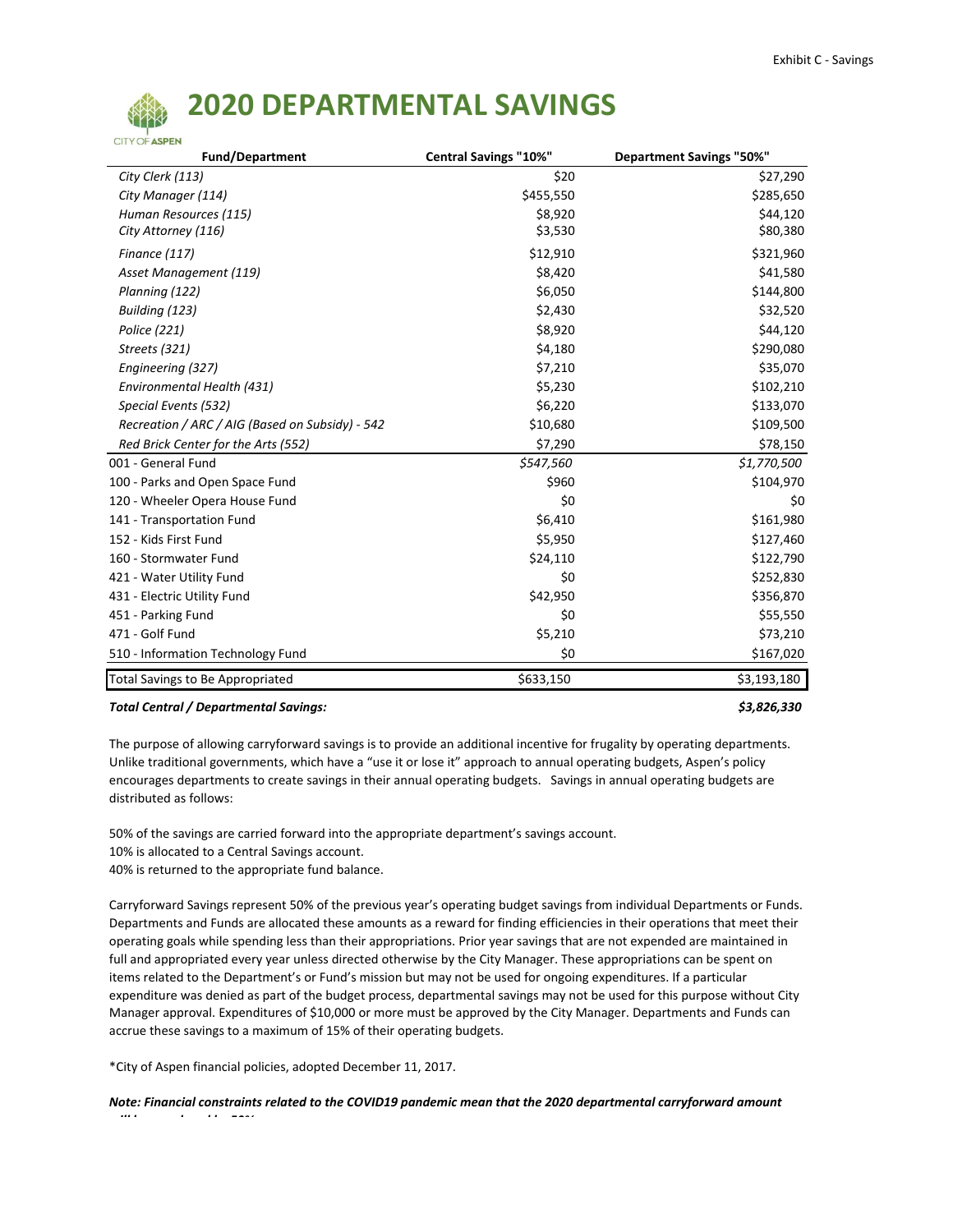## **2020 OPERATIONAL CARRY FORWARDS**

| CITY OF ASPEN<br><b>Department/Description</b>                                                                                                                                                                                                                                                                                                                                                                                                                                                                                                                                                                                                                                                                                                                                                                                                                                                                        | Amount   |
|-----------------------------------------------------------------------------------------------------------------------------------------------------------------------------------------------------------------------------------------------------------------------------------------------------------------------------------------------------------------------------------------------------------------------------------------------------------------------------------------------------------------------------------------------------------------------------------------------------------------------------------------------------------------------------------------------------------------------------------------------------------------------------------------------------------------------------------------------------------------------------------------------------------------------|----------|
| ERP - Support Contract - Funds will be used to support benefits/payroll configuration, benefits self-service,<br>open enrollment, and other Human Resources related systems.                                                                                                                                                                                                                                                                                                                                                                                                                                                                                                                                                                                                                                                                                                                                          | \$15,000 |
| Human Resources Subtotal:                                                                                                                                                                                                                                                                                                                                                                                                                                                                                                                                                                                                                                                                                                                                                                                                                                                                                             | \$15,000 |
| ERP - Support Contract - Funds will be used to support payroll, procurement, reporting, and configuration<br>of various finance related systems.                                                                                                                                                                                                                                                                                                                                                                                                                                                                                                                                                                                                                                                                                                                                                                      | \$41,700 |
| <b>Finance Subtotal:</b>                                                                                                                                                                                                                                                                                                                                                                                                                                                                                                                                                                                                                                                                                                                                                                                                                                                                                              | \$41,700 |
| Historic Preservation Review Sheets - Approved by Council on November 27, 2017. In 2017, Community<br>Development Staff undertook enforcement on a historic preservation project where work was taking place<br>contrary to HPC approvals and building permits. The enforcement action resulted in a \$30,000 financial<br>assurance the owner was required to post during construction that would not be refunded. Council<br>approved moving the forfeited funds into ComDev's operating budget to create new processes to prevent<br>future violations. Phase 1 of this project was completed in 2018, and resulted in a number of suggested<br>Phase 2 implementation steps. Progress was made in 2019, but other workload, in particular Council<br>directed amendments to preservation benefits, took priority. One-quarter of the original budget remains<br>and will be used to conclude the project in 2020. | \$6,980  |
| Historic Preservation Benefits Outreach - Approved by Council May 29, 2018. City Council identified<br>amendments to historic preservation benefits as a priority in 2018, and authorized staff to conduct public<br>outreach. Although outreach, such as an online survey, was completed, staff did the work in-house and<br>funding was not used. Adoption of the requested amendments took until summer 2019 to complete. Staff<br>would like to focus the unspent funds, plus additional savings in the Community Development Department<br>budget, promoting remaining benefits. This could include developing a technical assistance program on the<br>care of historic buildings and public education tools about Aspen's designated properties, such as creating<br>a book, brochures, or marker program.                                                                                                     | \$35,000 |
| Electronic Permit System Training - Council approved funds for the design, build, and implementation of a<br>new permits management system for the City. All development permits are live in the system, and land<br>use applications are just starting to be put into the system. These funds will be used to train both staff and<br>stakeholders in the system's operation. In addition, we need to invest funds to train staff involved with<br>system administration to increase internal capacity to address ongoing maintenance and system issues.                                                                                                                                                                                                                                                                                                                                                             | \$30,870 |
| Wireless Facilities Design Guidelines and Public Outreach - Approved August 8, 2019. Staff request funds<br>be carried forward to complete the final work on the Wireless Communications Facilities Design Guidelines<br>to ensure the City has robust requirements related to wireless facilities, particularly in the right-of-way.<br>Funds have thus far enabled staff to provide information to the community about the changed local<br>regulations in response to state and federal rules, as well as provided an opportunity for the community to<br>weigh in on other changes they desire. Council passed Ordinance #3 Series 2020 on April 28, 2020.                                                                                                                                                                                                                                                        | \$30,260 |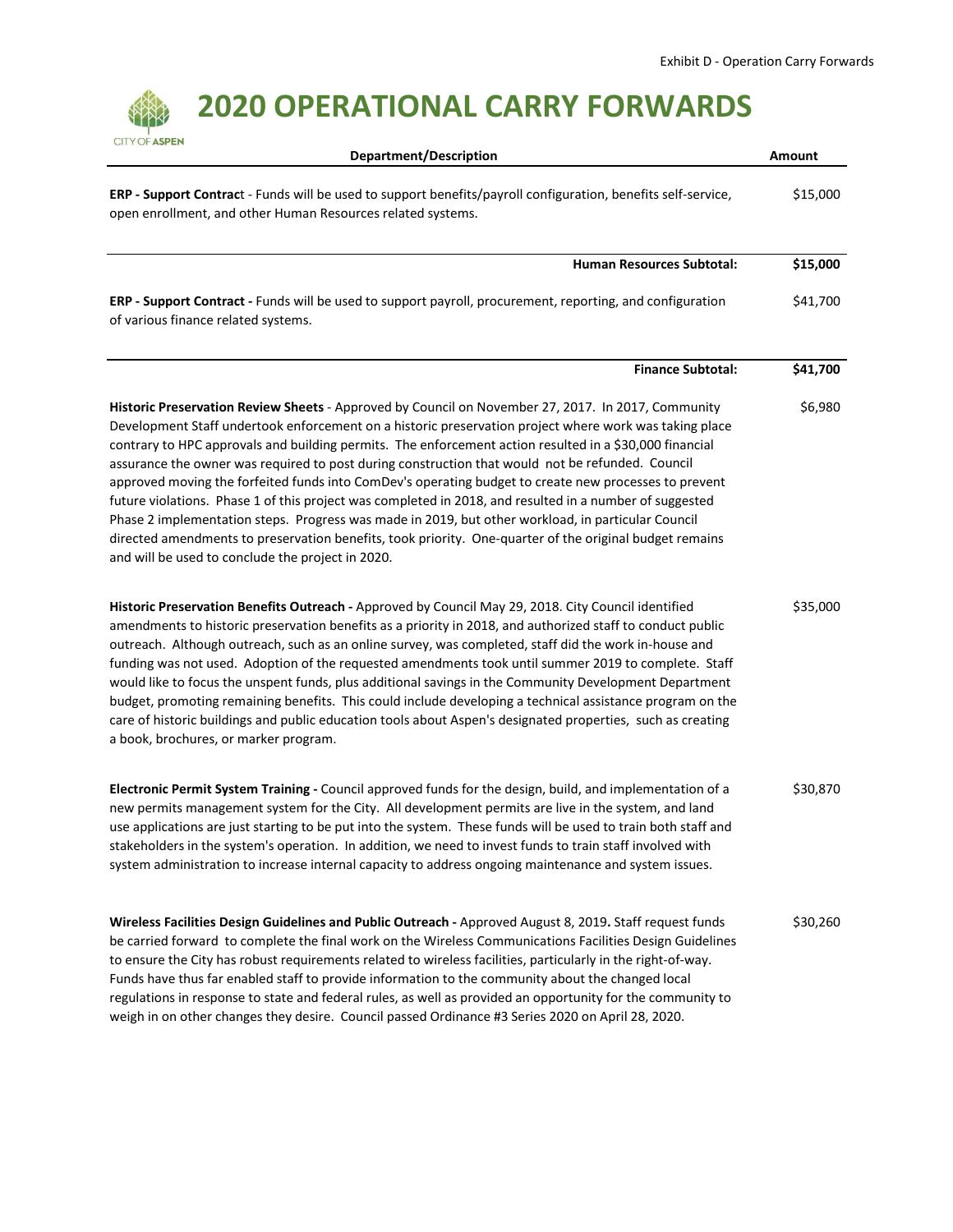### Exhibit D ‐ Operation Carry Forwards

| Department/Description                                                                                                                                                                                                                                                                                                                                                                                                                                                                                                                                                                                                                                                                                  | Amount   |
|---------------------------------------------------------------------------------------------------------------------------------------------------------------------------------------------------------------------------------------------------------------------------------------------------------------------------------------------------------------------------------------------------------------------------------------------------------------------------------------------------------------------------------------------------------------------------------------------------------------------------------------------------------------------------------------------------------|----------|
| Census Organizing Project - Approved on April 9, 2019. In 2018, Council approved the Census Organizing<br>Project to develop and execute a plan for the City of Aspen to assist with the 2020 U.S. Census. These funds<br>need to be carried forward in order to complete the project and support the City's collaborative efforts<br>with Census project partners valley-wide.                                                                                                                                                                                                                                                                                                                         | \$16,190 |
| Affordable Housing Fee-in-Lieu Update - Approved on August 26, 2019. The land use code requires an<br>update to the cash-in-lieu charged for affordable housing mitigation every five years. City Council<br>requested this study be accelerated by a year and completed in 2019. The project focuses on more Aspen-<br>specific costs, rather than national or statewide averages as the current fee does. Additionally, the fee will<br>be updated to reflect the elimination of categories 6 and 7 in the Housing Guidelines. The rollover of these<br>funds from 2019 will allow the contract for White and Smith, in partnership with TischlerBise, to complete<br>the FIL report.                 | \$33,450 |
| Lift 1A Planning - Approved by Council in 2019 as a supplemental funding request. Staff requests carryover<br>of the supplemental funding to address potential additional review and partnership needs that may arise<br>as part of the ongoing Lift 1 process. All stakeholders are working together in moving forward with final<br>development applications for the project. As the City is heavily involved in this effort, funds will assist the<br>City in covering miscellaneous additional expenses that may arise, including any costs related to seeking a<br>tramway board variance, community outreach, and additional work that may be needed as the proposal is<br>revised and finalized. | \$15,000 |

|                                                       | <b>Community Development Subtotal:</b>                 | \$167,750 |
|-------------------------------------------------------|--------------------------------------------------------|-----------|
|                                                       | 001 - General Fund Total:                              | \$224,450 |
|                                                       |                                                        |           |
| Aggregate Equipment/Maintenance/Repair Carry Forwards |                                                        | \$466,780 |
| Aggregate PC Replacement Carry Forwards               |                                                        | \$339,480 |
| Aggregate Workstation Replacement Carry Forwards      |                                                        | \$19,220  |
|                                                       | <b>Other Operational Carry Forward Requests Total:</b> | \$825,480 |
|                                                       |                                                        |           |

| <b>Total Operational Carry Forward Requests:</b> | \$1.049.930 |
|--------------------------------------------------|-------------|
|                                                  |             |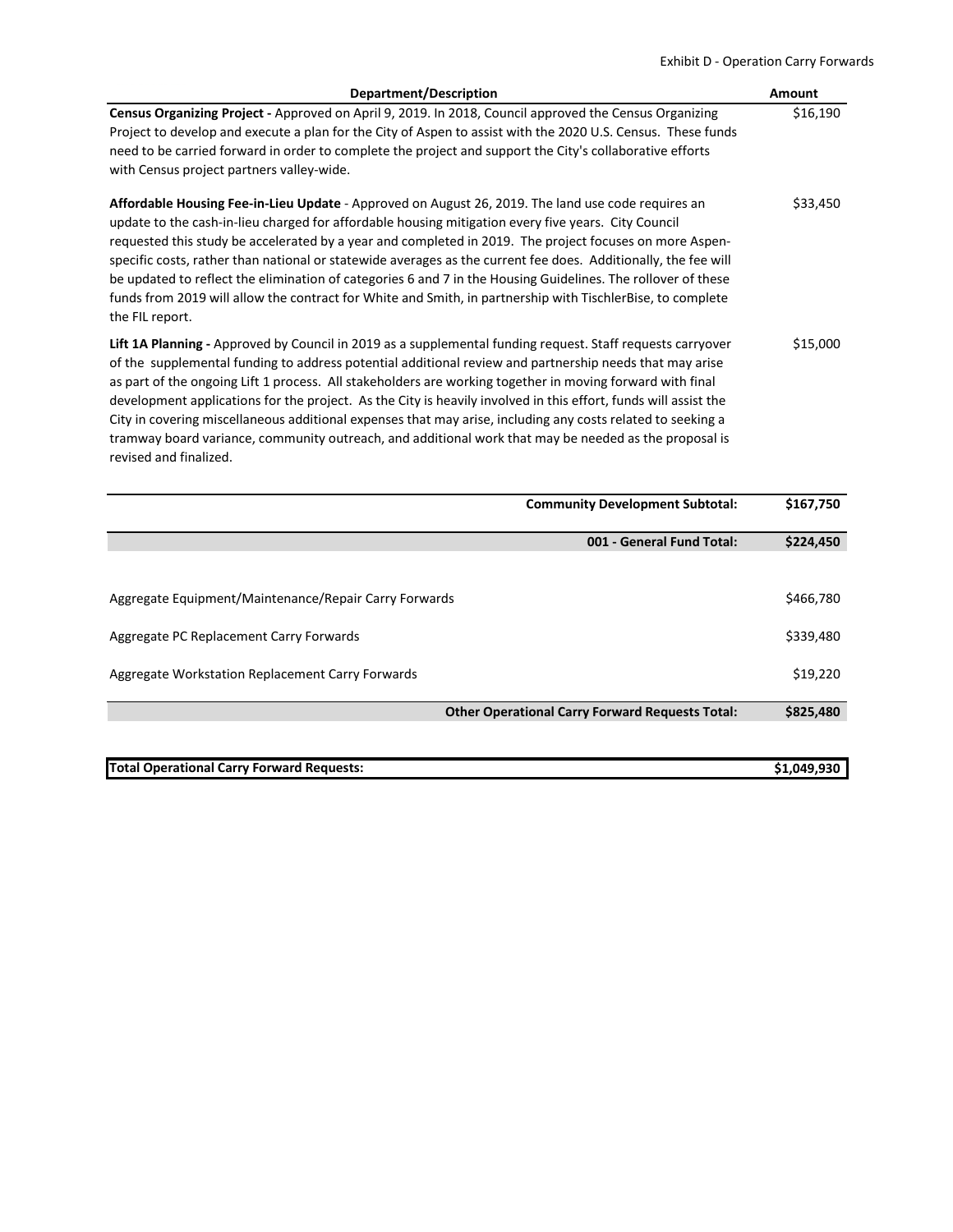

## **2020 CAPITAL CARRY FORWARDS**

|                                                                                                                 | Lifetime              | 2019 Carry            | Completion               |
|-----------------------------------------------------------------------------------------------------------------|-----------------------|-----------------------|--------------------------|
| <b>Project Title</b>                                                                                            | <b>Budget</b>         | <b>Forward</b>        | <b>Estimate</b>          |
|                                                                                                                 |                       |                       |                          |
| 50922 HWY 82 Roundabout Evaluation                                                                              | \$128,000             | \$128,000             | <b>Fall 2020</b>         |
| 50486 Garmisch Bus Stop and Pedestrian Improvements                                                             | \$1,416,000           | \$111,365             | <b>Fall 2022</b>         |
| 50473 Paving 4th Street Design and Construction                                                                 | \$110,000             | \$0                   | <b>Fall 2020</b>         |
| 50903 Summer Road Improvements - 2019                                                                           | \$70,000              | \$22,000              | <b>Fall 2020</b>         |
| 50488 Ute Avenue Traffic Calming and Trail Connection                                                           | \$240,000             | \$52,500              | Spring 2021              |
| 50844 Phase 1 Main St Improvements to signals with CDOT Coordination                                            | \$40,000              | \$40,000              | Spring 2021              |
| 50842 City Survey Monument Maintenance                                                                          | \$20,000              |                       | \$8,961 Summer 2020      |
| <b>Engineering Subtotal:</b>                                                                                    |                       | $\overline{$}362,826$ |                          |
|                                                                                                                 |                       |                       |                          |
| 50952 ARC Downstairs Remodel                                                                                    | \$450,000             | \$100,000             | 12/1/2020                |
|                                                                                                                 | \$85,000              | \$84,728              | 11/1/2020                |
| 50360 AIG Cooling Tower replacement                                                                             |                       |                       |                          |
| 50956 Water Feature Replacement                                                                                 | \$95,000              | \$44,277              | 12/1/2020                |
| 50945 Sound Baffling                                                                                            | \$90,000              | \$34,617              | 10/1/2020                |
| 50797 ARC Siding                                                                                                | \$15,000              | \$10,522              | 10/31/2020               |
| <b>Recreation Subtotal:</b>                                                                                     |                       | \$274,144             |                          |
|                                                                                                                 |                       |                       |                          |
| 50064_APD Project                                                                                               | \$22,861,668          | \$9,758               | 9/1/2020                 |
| 50074_Pedestrian Mall - Planning and Design (ONLY)                                                              | \$1,942,000           | \$979,782             | 12/31/2020               |
| 50060 Old Powerhouse Preservation Project                                                                       | \$3,551,700           | \$0                   | 12/31/2024               |
| 51112 City Offices - 425 Rio Grande                                                                             | \$33,040,260          | \$26,307,409          | 12/31/2021               |
| 51113 City Offices - Armory Renovation                                                                          | \$13,911,660          | \$200,000             | 12/31/2024               |
| 51114 City Offices - Existing Rio Grande Building                                                               | \$1,200,000           | \$1,200,000           | 12/31/2021               |
| 51120 Rio Grande Place Road Base Improvements                                                                   | \$379,300             | \$24,380              | 12/31/2020               |
| <b>Asset Management Subtotal:</b>                                                                               | \$28,721,329          |                       |                          |
|                                                                                                                 |                       |                       |                          |
| 51059 Core City Network - AMP - 2019                                                                            | \$195,700             | \$195,700             | 7/1/2021                 |
| <b>Information Technology Subtotal:</b>                                                                         |                       | \$195,700             |                          |
|                                                                                                                 |                       |                       |                          |
| 50259_Electronic Permitting System                                                                              | \$719,350             | \$19,262              | 6/1/2020                 |
| <b>Community Development - Planning Subtotal:</b><br>\$19,262                                                   |                       |                       |                          |
|                                                                                                                 |                       |                       |                          |
| 50829 Electrical Restraint Device and Cameras                                                                   | \$89,000              | \$31,055              | 12/31/2020               |
|                                                                                                                 |                       |                       |                          |
| 51012 Dispatch Center Equipment - 2019                                                                          | \$113,200             | \$113,200             | 12/31/2020               |
| <b>Police Subtotal:</b>                                                                                         |                       | \$144,255             |                          |
|                                                                                                                 |                       |                       |                          |
| 51014 Fleet - 2019                                                                                              | \$585,800             | \$237,600             | 2/29/2020                |
| 51016 Electrical - Streets Facilities - 2019                                                                    | \$54,200              | \$0                   | 11/30/2020               |
| 50834 Exterior Streets Facilities 2018                                                                          | \$48,200              | \$0                   | 11/30/2020               |
| <b>Streets Subtotal:</b>                                                                                        |                       | \$237,600             |                          |
|                                                                                                                 |                       |                       |                          |
| 000 - Asset Management Fund Total:                                                                              |                       | \$29,955,116          |                          |
|                                                                                                                 |                       |                       |                          |
| 50309_Castle Creek Music School Trail                                                                           | \$1,109,000           | \$1,109,000           | 9/30/2020                |
| 51186 Galena Plaza and Pedestrian Corridor                                                                      | \$1,226,120           | \$163,598             | 10/31/2021               |
| 50974 Parks Campus Drainage and Paving                                                                          | \$150,000             | \$0                   | 10/31/2020               |
| 50285_Cozy Point Grading/Drainage Improvements                                                                  | \$180,000             | \$0                   | 10/31/2020               |
|                                                                                                                 |                       |                       |                          |
| 50977 Cozy Point Ranch Management Plan Implementation*<br>51001 Tiehack / Maroon Creek Bridges Concrete Repairs | \$250,000<br>\$60,000 | \$0<br>\$0            | 10/31/2020<br>10/31/2020 |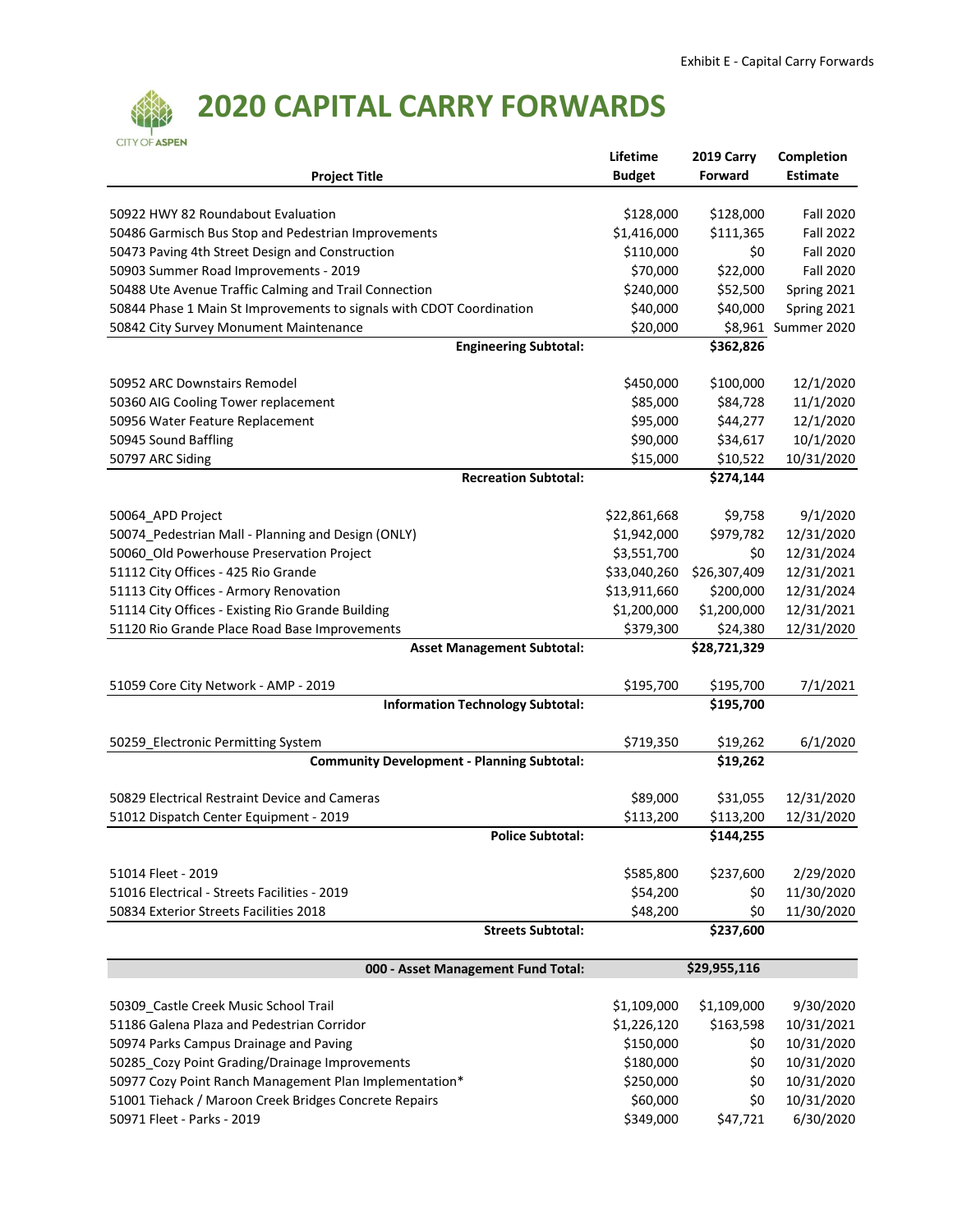|                                                            | Lifetime      | 2019 Carry   | Completion      |
|------------------------------------------------------------|---------------|--------------|-----------------|
| <b>Project Title</b>                                       | <b>Budget</b> | Forward      | <b>Estimate</b> |
| 50779 Oklahoma Flat Trail Railing Replacement              | \$55,000      | \$0          | 8/31/2020       |
| 50872 John Denver Sanctuary                                | \$94,579      | \$30,834     | 8/31/2020       |
| 50078_Hunter/Smuggler Co-Op Implementation - Recreation    | \$125,000     | \$0          | 11/30/2020      |
| 50322 Glory Hole Park                                      | \$225,000     | \$0          | 10/31/2020      |
| 51111 Lift 1A/Dolinsek Planning                            | \$30,000      | \$5,000      | 10/31/2021      |
| 50986 Irrigation Efficiency Improvements                   | \$200,000     | \$17,839     | 10/31/2020      |
| 50772 Archery Range Improvements                           | \$15,000      | \$0          | 10/31/2020      |
| 100 - Parks and Open Space Fund Total:                     |               | \$1,373,992  |                 |
|                                                            |               |              |                 |
| 51036 Production Improvements - 2019                       | \$166,550     | \$106,577    | 5/1/2020        |
| 51030 Interior - Wheeler Opera House - 2019                | \$57,000      | \$15,277     | 6/1/2020        |
| 51042 Core City Network - Wheeler - 2019                   | \$6,000       | \$6,000      | 12/31/2020      |
| 51041 Wheeler Building and Site Improvements               | \$2,283,420   | \$1,775,415  | 11/1/2020       |
| 51031 Electrical - Wheeler Opera House - 2019              | \$124,000     | \$103,722    | 12/31/2020      |
| 120 - Wheeler Opera House Fund Total:                      |               | \$2,006,991  |                 |
|                                                            |               |              |                 |
| 51109 CMAQ Grant for WE-Cycle Stations and Equipment       | \$180,000     | \$180,000    | 12/31/2020      |
| 51085 Rubey Park Maintenance - 2019                        | \$138,400     | \$0          | 12/31/2020      |
| 141 - Transportation Fund Total:                           |               | \$180,000    |                 |
|                                                            |               |              |                 |
| 50542_PPP Development Rental Housing                       | \$25,650,000  | \$13,595,215 | 12/31/2020      |
| 51225 Lumber Yard Housing Development                      | \$76,675,000  | \$61,960     | 12/31/2028      |
| 51088 Burlingame Phase 3 - Public Outreach and Design      | \$500,000     | \$38,102     | 12/31/2024      |
| 150 - Housing Development Fund Total:                      |               | \$13,695,277 |                 |
|                                                            |               |              |                 |
| 51020 Park Avenue Stormwater Conveyance - 2019             | \$100,000     | \$0          | 12/1/2020       |
| 50849 Master Planning - River Management Plan Phase II     | \$60,000      | \$60,000     | 12/1/2020       |
| 51021 Mud and Debris Flow Alert System - 2019              | \$50,000      | \$50,000     | 12/1/2020       |
| 50129_Aspen Mtn Drainage Basin Improvements                | \$250,506     | \$30,896     | 4/1/2020        |
| 50126_SW Master Planning 2016                              | \$225,000     | \$31,637     | 12/1/2020       |
| 50850 Master Planning - Riparian Area Master Plan          | \$60,000      | \$19,134     | 6/1/2020        |
| 160 - Stormwater Fund Total:                               |               | \$191,667    |                 |
|                                                            |               |              |                 |
| 50135_Reclaimed Waterline Completion at ACSD               | \$1,742,910   | \$0          | 2022 - 2023     |
| 50132 New Equipment Storage Building                       | \$880,000     | \$312,733    | 12/31/2020      |
| 50565 Castle Creek Headgate/Pipeline                       | \$160,000     | \$124,950    | 12/31/2020      |
| 50568 Reservoir and Water Treatment Plant and Improvements | \$120,000     | \$119,915    | 12/31/2020      |
| 50745 Backwash Pond - Master Plan & Solids Mitigation      | \$1,110,000   | \$81,778     | 12/31/2020      |
| 50566 Maroon Creek Headgate/Pipeline                       | \$160,000     | \$67,401     | 12/31/2020      |
| 50939 Maroon Creek Hydro Building Repairs                  | \$60,000      | \$59,024     | 12/31/2020      |
| 50942 Integrated Resource Plan                             | \$275,000     | \$51,895     | 2020-2021       |
| 50573 Altitude Valve at Tiehack Tank                       | \$50,000      | \$50,000     | 12/31/2020      |
| 50937 WTP Campus - Exterior Building Improvements          | \$645,000     | \$47,600     | 12/31/2022      |
| 50927 Fleet - Water - 2019                                 | \$45,000      | \$45,000     | 12/31/2020      |
| 50755 USGS Gaging Stations - 2018                          | \$40,000      | \$40,000     | 12/31/2020      |
| 50556_Water Site Maintenance                               | \$125,000     | \$34,872     | 12/31/2020      |
| 51079 Core City Network - Water - 2019                     | \$12,700      | \$12,700     | 12/31/2021      |
| 50571 12 Inch Line to Tiehack Tank Feed                    | \$1,835,000   | \$12,614     | 12/31/2020      |
| 50933 Kayak Course Improvements - 2019                     | \$10,000      | \$10,000     | 12/31/2020      |
| 50265_Core City Network - Water - 2016                     | \$8,240       | \$1,163      | 12/31/2021      |
| 421 - Water Utility Fund Total:                            |               | \$1,071,645  |                 |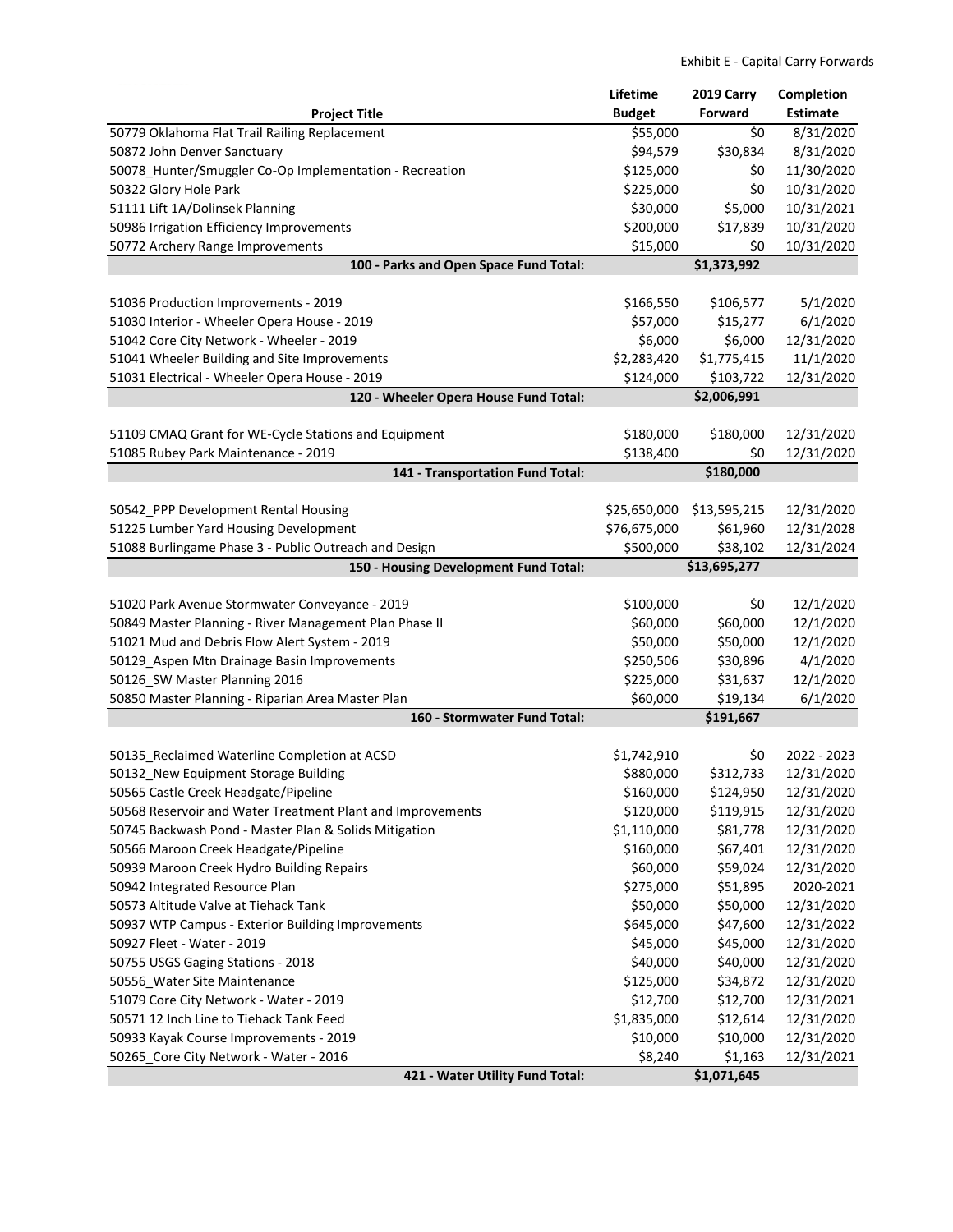|                                                               | Lifetime      | 2019 Carry   | <b>Completion</b>        |
|---------------------------------------------------------------|---------------|--------------|--------------------------|
| <b>Project Title</b>                                          | <b>Budget</b> | Forward      | <b>Estimate</b>          |
| 50594 Electric AMI - Mesh Network                             | \$1,800,000   | \$1,776,620  | 2021-2022                |
| 50891 Electric System Replacement - 2019                      | \$200,000     | \$35,000     | 12/31/2020               |
| 50595 Other Renewable Opportunities - 2018                    | \$50,000      | \$0          | 2021-2022                |
| 50897 Core City Network - Electric - 2019                     | \$3,500       | \$3,500      | 12/31/2021               |
| 50266_Core City Network - Electric - 2016                     | \$2,580       | \$1,395      | 12/31/2021               |
| 431 - Electric Utility Fund Total:                            |               | \$1,816,515  |                          |
|                                                               |               |              |                          |
| 51119 30 Additional Parking Spaces                            | \$95,000      | \$0          | 12/31/2020               |
| 50605 Kiosk - Airport                                         | \$110,000     | \$16,673     | 7/20/2020                |
| 51026 Core City Network - Parking - 2019                      | \$6,000       | \$6,000      | 12/31/2020               |
| 50267_Core City Network - Parking - 2016                      | \$5,600       | \$5,600      | 12/31/2020               |
| 451 - Parking Fund Total:                                     |               | \$28,273     |                          |
|                                                               |               |              |                          |
| 50783 Fleet - Golf - 2018<br>50203_Fleet - Golf - 2016        | \$154,000     | \$0          | 12/31/2020<br>12/31/2020 |
|                                                               | \$135,250     | \$0          |                          |
| 51008 Core City Network - Golf - 2019                         | \$10,350      | \$10,350     | 12/31/2020               |
| 50198 Exterior - Golf and Nordic Clubhouse                    | \$7,400       | \$0          | 12/31/2020               |
| 51007 Golf Course Annual Improvements - 2019                  | \$10,000      | \$0          | 12/31/2020               |
| 50784 Facility Work - Golf and Nordic Clubhouse               | \$104,400     | \$0          | 12/31/2020               |
| 50271_Core City Network - Golf - 2016                         | \$5,600       | \$2,045      | 12/31/2020               |
| 471 - Golf Course Fund Total:                                 |               | \$12,395     |                          |
| 51072 Truscott Phase I - 400-1000 Roof and Gutter Replacement | \$657,427     | \$319,057    | 12/31/2020               |
| 50624 Truscott Asphalt Overlay                                | \$40,000      | \$0          | 12/31/2020               |
| 51073 Truscott Boiler in Clubhouse                            | \$25,000      | \$0          | 12/31/2020               |
| 51074 Truscott Clubhouse Deck Replacement                     | \$25,000      | \$0          | 12/31/2020               |
| 50854 Truscott Snow Removal Equipment Replacement             | \$10,000      | \$0          | 12/31/2020               |
| 491 - Truscott I Housing Fund Total:                          |               |              |                          |
|                                                               |               |              |                          |
| 51066 Marolt - Full Exterior Paint & Repair                   | \$275,000     | \$275,000    | 11/1/2020                |
| 492 - Marolt Housing Fund Total:                              |               | \$275,000    |                          |
| 50231_540 Employee Housing - Construction                     | \$5,426,830   | \$124,775    | 12/31/2020               |
| 50681 Water Place Phase II - Design                           | \$3,350,000   | \$62,000     | 12/31/2021               |
| 505 - Employee Housing Fund Total:                            |               | \$186,775    |                          |
|                                                               |               |              |                          |
| 50237_Galena Plaza Fiber                                      | \$125,000     | \$80,177     | 7/1/2021                 |
| 51055 Small Cell - 2019                                       | \$60,000      | \$60,000     | 12/31/2020               |
| 51043 Fiber Investments - 2019                                | \$115,000     | \$55,736     | 12/31/2020               |
| 51044 Network Services - 2019                                 | \$86,000      | \$50,000     | 12/31/2020               |
| 50819 Microsoft Active Directory Upgrade                      | \$18,150      | \$11,635     | 12/31/2020               |
| 51048 CitySource Refresh - 2019                               | \$8,000       | \$0          | 12/31/2020               |
| 50879 Community Broadband - Create Aspen MeetMe Center        | \$86,000      | \$4,193      | 12/31/2020               |
| 51107 Streets Generator                                       | \$30,000      | \$4,069      | 9/1/2020                 |
| 510 - Information Technology Fund Total:                      |               | \$265,810    |                          |
|                                                               |               |              |                          |
| <b>Total Capital Carry Forward:</b>                           |               | \$51,378,513 |                          |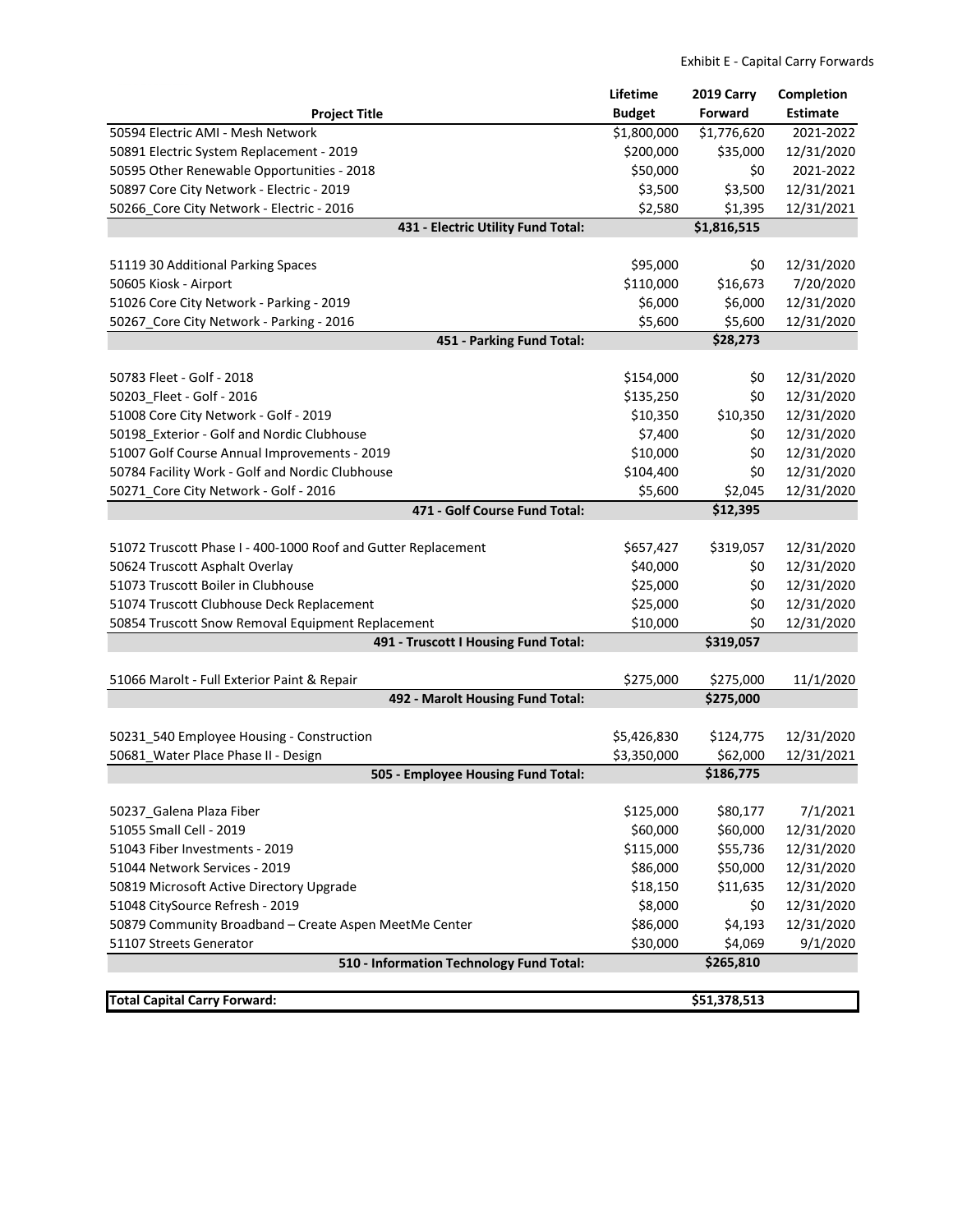## **2020 TECHNICAL ADJUSTMENTS**

| <b>CITY OF ASPEN</b>                                                                                                                                                                                                                                                                                                                                                                                                                                                                                                                                                                                                                                                                                                                                                                                                                          |           |            |                 |
|-----------------------------------------------------------------------------------------------------------------------------------------------------------------------------------------------------------------------------------------------------------------------------------------------------------------------------------------------------------------------------------------------------------------------------------------------------------------------------------------------------------------------------------------------------------------------------------------------------------------------------------------------------------------------------------------------------------------------------------------------------------------------------------------------------------------------------------------------|-----------|------------|-----------------|
| Department/Description                                                                                                                                                                                                                                                                                                                                                                                                                                                                                                                                                                                                                                                                                                                                                                                                                        | Operating | Capital    | <b>Transfer</b> |
| Net Zero Impact - The GIS flyover project (51252 GIS Aerial Photography - 2020) update came in under<br>budget. The unspent authority (plus additional departmental savings) is requested within the Engineering<br>operational budget to pay for temporary labor costs to incorporate the updated data into the GIS layers.                                                                                                                                                                                                                                                                                                                                                                                                                                                                                                                  | \$0       | (529,560)  | \$0             |
| 000 - Asset Management Fund Total:                                                                                                                                                                                                                                                                                                                                                                                                                                                                                                                                                                                                                                                                                                                                                                                                            | \$0       | (\$29,560) | \$0             |
| Tobacco Tax for Human Services: Revenues collected from the City's tobacco tax will be used to pay for a<br>portion of an intergovernmental agreement for the provision of mental health services in Pitkin County. The<br>adopted 2020 budget included \$74,078 in funding for this IGA. The total cost to the City of the IGA is<br>\$107,550. The resolution to adopt the agreement is scheduled to go before Council on May 12, 2020.                                                                                                                                                                                                                                                                                                                                                                                                     | \$33,420  | \$0        | \$0             |
| <b>Mayor and Council Subtotal:</b>                                                                                                                                                                                                                                                                                                                                                                                                                                                                                                                                                                                                                                                                                                                                                                                                            | \$33,420  | \$0        | \$0             |
| Net Zero Impact - 100% Grant funded Food Safety Program: The Environmental Health and Sustainability<br>Department was awarded two grants for a total of \$6,000 to enhance the food safety program in the City of<br>Aspen. The first provides \$3,000 to go towards providing food safety trainings for restaurants which can<br>cover costs such as language translation services, materials and supplies, and refreshments for the trainings.<br>The second, also for \$3,000, goes to cover travel and lodging expenses plus registration for the Food<br>Program Manager to attend two conferences on food protection. One is put on by the FDA and the other by<br>the state of Colorado. This request is to extend spending authority in the lines listed to allow for the use of<br>the awarded grant dollars                        | \$6,000   | \$0        | \$0             |
| Net Zero Impact - 100% Grant funded Radon Program: EH&S requests the budget authority for a Radon<br>Reimbursement Grant budget of \$4,880. With this grant, staff provides radon test kits and education to<br>residents in Aspen. Staff will provide training to the public on radon awareness in real estate transactions.<br>As part of the City's Radon Program staff will assistant homeowners with high radon by providing<br>information on how they can lower their lung cancer risk by installing radon mitigation and lowering radon<br>levels below the EPA action level of 4 pCi/L. Radon grant dollars also cover the cost of the department's<br>multi-media outreach campaign on radon, including social media, newspaper ads, banners on Main Stand<br>informational post cards and posters posted throughout the community. | \$4,880   | \$0        | \$0             |
| Net Zero Impact - 100% Grant Funded: In late 2019, the Colorado Department of Local Affairs (DOLA)<br>awarded a \$24,740 grant to the City of Aspen in support of ComDev's Uphill Economy initiative. The<br>Department requests that Council increase the Community Development Department's appropriation in the<br>amount of the grant to enable the Department to further the goals of the Uphill Economy program.                                                                                                                                                                                                                                                                                                                                                                                                                        | \$24,740  | \$0        | \$0             |
| <b>Environmental Health Subtotal:</b>                                                                                                                                                                                                                                                                                                                                                                                                                                                                                                                                                                                                                                                                                                                                                                                                         | \$35,620  | \$0        | \$0             |
| Net Zero Impact - GIS Flyover Temporary Labor Support: In order to incorporate the scheduled 2020<br>flyover data, the City needs to bring in temporary labor to update the multiple GIS layers. Each<br>department's savings were reduced, as was project 51252 GIS Aerial Photography - 2020 for the unneeded<br>authority that remained once the bids were collected.                                                                                                                                                                                                                                                                                                                                                                                                                                                                      | \$47,840  | \$0        | \$0             |
| <b>Engineering Subtotal:</b>                                                                                                                                                                                                                                                                                                                                                                                                                                                                                                                                                                                                                                                                                                                                                                                                                  | \$47,840  | \$0        | \$0             |
| 001 - General Fund Total:                                                                                                                                                                                                                                                                                                                                                                                                                                                                                                                                                                                                                                                                                                                                                                                                                     | \$116,880 | \$0        | \$0             |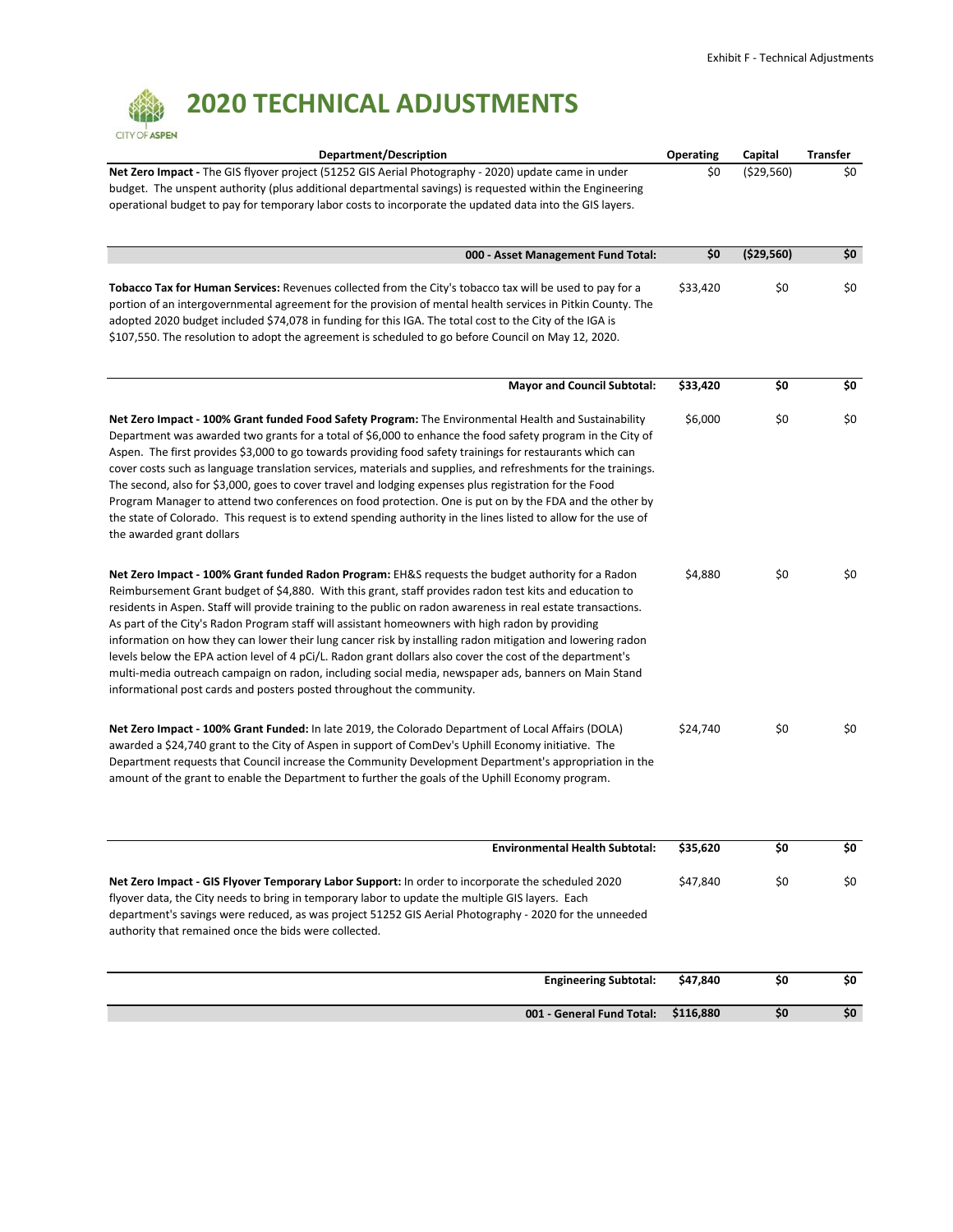| Department/Description                                                                                     | <b>Operating</b> | Capital | <b>Transfer</b> |
|------------------------------------------------------------------------------------------------------------|------------------|---------|-----------------|
|                                                                                                            |                  |         |                 |
| Transfer - Arts, Non-Profit, & HHS City of Aspen Grant Program Evaluation (50% Contribution) The City of   | \$0              | S0      | \$9,000         |
| Aspen, led by the Quality Office, is completing an assessment of the overall grants program and has        |                  |         |                 |
| completed vendor selection. The allocated amount needed to cover the cost of administering this evaluation |                  |         |                 |

is estimated at \$18,000 to be split between the City of Aspen General Fund and the Wheeler Opera House Fund. The Wheeler's 50% project contribution (\$9,000) was authorized but not budgeted for in the 2020 planning cycle. The Wheeler Arts Grants account for approximately 25% of the overall grant pool.

| 120 - Wheeler Opera House Fund Total:                                                                                                                                                                                                                                                          | \$0                                                                                                         | \$0                                                                | \$9,000                                                      |
|------------------------------------------------------------------------------------------------------------------------------------------------------------------------------------------------------------------------------------------------------------------------------------------------|-------------------------------------------------------------------------------------------------------------|--------------------------------------------------------------------|--------------------------------------------------------------|
| Transfer - Reduced the transfer to the Asset Management fund based on the timing and grant funding of<br>the 50486 Garmisch Bus Stop and Pedestrian Improvements project. See new requests for additional<br>details.                                                                          | \$0                                                                                                         | \$0                                                                | (\$111,000)                                                  |
| 141 - Transportation Fund Total:                                                                                                                                                                                                                                                               | \$0                                                                                                         | \$0                                                                | (\$111,000)                                                  |
| 50568 Reservoir and Water Treatment Plant and Improvements: (Resolution #29 Apr 14, 2020)<br>Replacement of slide gates, overflow piping at reservoir, chara weed removal, East WTP flocculator rebuild,<br>replacing two filter inlet valves, and concrete repair work.                       | \$0                                                                                                         | \$131,320                                                          | \$0                                                          |
| <b>Transfer</b> - Revised apportionment of the automated metering (AIM) project between the two utility funds<br>based on the benefits provided to each fund resulting in a slightly smaller cost burden to the Electric Utility.                                                              | \$0                                                                                                         | \$0                                                                | \$208,000                                                    |
| 421 Water Utility Fund Total:                                                                                                                                                                                                                                                                  | \$0                                                                                                         | \$131,320                                                          | \$208,000                                                    |
| Workers' Compensation was not loaded in the system when the 2020 Budget Resolution was calculated for<br>adoption. This action corrects this oversight.<br>001 - General Fund<br>100 - Parks and Open Space Fund<br>120 - Wheeler Opera House Fund<br>141 - Transportation Fund                | \$185,760<br>\$70,260<br>\$14,130<br>\$1,940                                                                | \$0<br>\$0<br>\$0<br>\$0                                           | \$0<br>\$0<br>\$0<br>\$0<br>\$0                              |
| 150 - Housing Development Fund<br>152 - Kids First Fund<br>160 - Stormwater Fund<br>421 - Water Utility Fund<br>431 - Electric Utility Fund<br>451 - Parking Fund<br>471 - Golf Course Fund<br>491 - Truscott I Housing Fund<br>492 - Marolt Housing Fund<br>510 - Information Technology Fund | \$1,330<br>\$2,170<br>\$6,900<br>\$27,200<br>\$13,880<br>\$15,850<br>\$9,610<br>\$1,220<br>\$1,130<br>\$720 | \$0<br>\$0<br>\$0<br>\$0<br>\$0<br>\$0<br>\$0<br>\$0<br>\$0<br>\$0 | \$0<br>\$0<br>\$0<br>\$0<br>\$0<br>\$0<br>\$0<br>\$0<br>\$0  |
| <b>Transfer:</b> The City is updating its GIS maps with an updated flyover and costs are being distributed to<br>various user departments.<br>572 - Parks and Open Space<br>132 - Transportation<br>421 - Kids First                                                                           | \$0<br>Ş0<br>\$0                                                                                            | \$0<br>Ş0<br>\$0                                                   | \$1,000<br>\$1,000<br>\$500                                  |
| 328 - Stormwater<br>322 - Water<br>323 - Electric<br>136 - Parking<br>582 - Golf Course<br>118 - Information Technology                                                                                                                                                                        | \$0<br>\$0<br>\$0<br>\$0<br>\$0<br>\$0                                                                      | \$0<br>\$0<br>\$0<br>\$0<br>\$0<br>\$0                             | \$1,000<br>\$1,000<br>\$1,000<br>\$1,000<br>\$500<br>\$1,000 |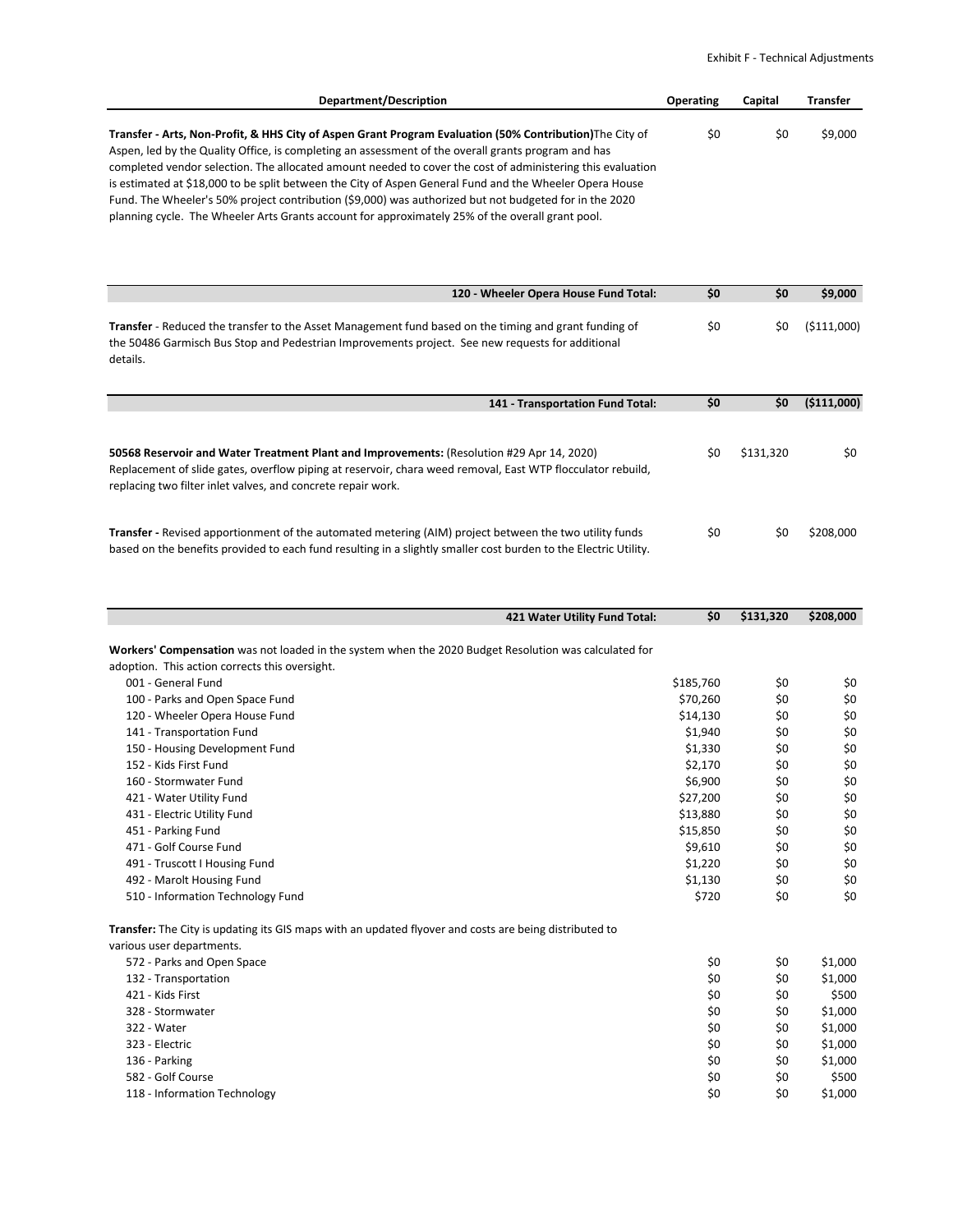| Department/Description                                         | <b>Operating</b> | Capital   | Transfer  |
|----------------------------------------------------------------|------------------|-----------|-----------|
| Transfer: To Central Savings.                                  |                  |           |           |
| 100 - Parks and Open Space Fund                                | \$0              | \$0       | \$960     |
| 141 - Transportation Fund                                      | \$0              | \$0       | \$6,410   |
| 152 - Kids First Fund                                          | \$0              | \$0       | \$5,950   |
| 160 - Stormwater Fund                                          | \$0              | \$0       | \$24,110  |
| 431 - Electric Utility Fund                                    | \$0              | \$0       | \$42,950  |
| 471 - Golf Fund                                                | \$0              | \$0       | \$5,210   |
| Total Technical Adjustments - Operating / Capital / Transfers: | \$468.980        | \$101,760 | \$199,590 |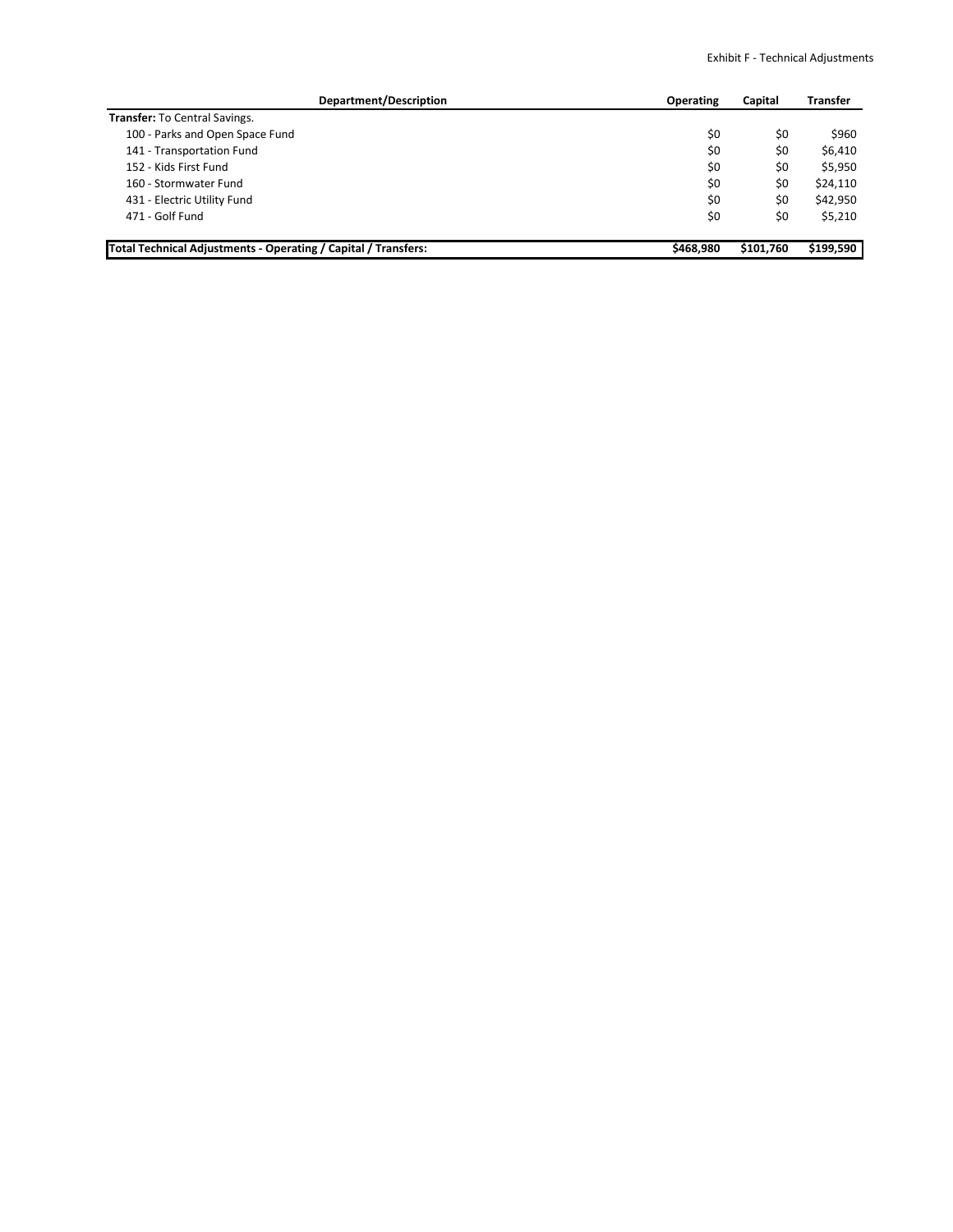

# **COVID REVENUE ADJUSTMENTS**

| <b>Fund</b>                     | <b>Taxes</b>   | <b>Fees</b>    | <b>Transfers</b> | <b>Total Reductions</b> |
|---------------------------------|----------------|----------------|------------------|-------------------------|
| 001 - General Fund              | (52, 331, 000) | (51, 275, 730) | \$0              | ( \$3,606,730)          |
| 100 - Parks and Open Space Fund | (54, 114, 700) | \$0            | (\$100,000)      | ( \$4, 214, 700 ]       |
| 120 - Wheeler Opera House Fund  | ( \$1,981,000) | \$0            | \$0              | ( \$1,981,000)          |
| 130 - Tourism Promotion Fund    | ( \$1,240,900) | \$0            | \$0              | ( \$1, 240, 900)        |
| 131 - Public Education Fund     | ( \$823,000)   | \$0            | \$0              | ( \$823,000)            |
| 141 - Transportation Fund       | ( \$1,325,100) | \$0            | \$0              | ( \$1,325,100)          |
| 150 - Housing Development Fund  | (54,359,000)   | \$0            | \$0              | (54, 359, 000)          |
| 152 - Kids First Fund           | (5679,000)     | \$0            | \$0              | ( \$679,000)            |
| 421 - Water Utility Fund        | \$0            | (51, 278, 800) | \$0              | (51, 278, 800)          |
| 431 - Electric Utility Fund     | \$0            | (\$1,332,600)  | \$0              | ( \$1,332,600)          |
| 451 - Parking Fund              | \$0            | ( \$1,522,500) | \$0              | (\$1,522,500)           |
| 471 - Golf Course Fund          | \$0            | (5646, 110)    | ( \$210,000)     | ( \$856, 110)           |
| 505 - Employee Housing Fund     | \$0            | \$0            | (51,797,520)     | (51,797,520)            |
| <b>Total Across Funds</b>       | (16, 853, 700) | (6,055,740)    | (2, 107, 520)    | (25,016,960)            |